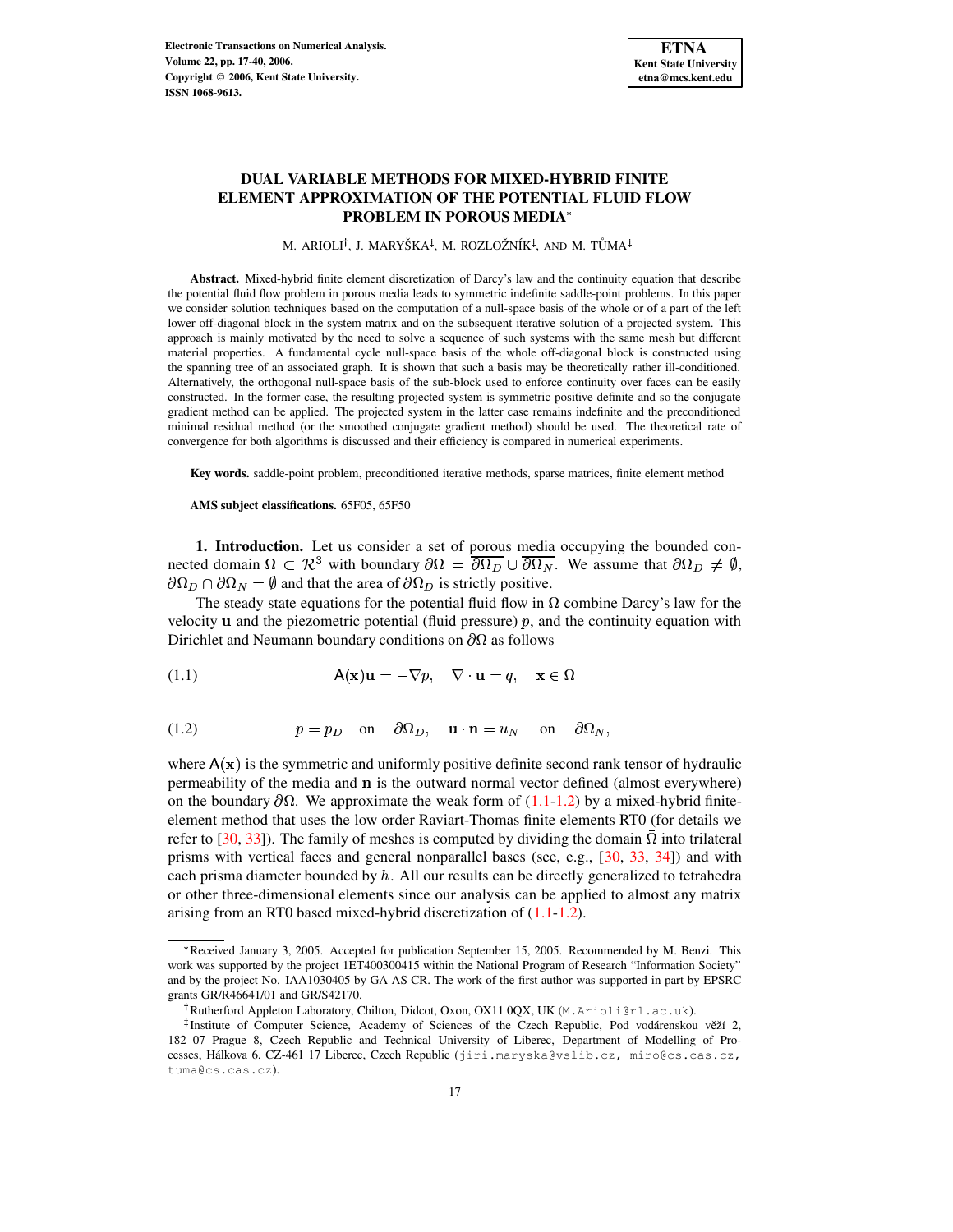Mixed finite elements yield very accurate approximations to fluid pressure and velocity components. However, the mixed matrix system becomes ill-conditioned for steady-flow problems [\[8\]](#page-21-0) and the hybridization seems to be one of the possible strategies able to avoid this problem. Hybridization of the mixed formulation was introduced in [\[13\]](#page-21-1). The local conservation property of mixed and hybrid finite element models fairly well transport phenomena. Moreover, from the algebraic point of view, the systems resulting from hybridization have a rather transparent and simple sparsity structure. In particular, the hybridization can be con-sidered as a specific matrix stretching technique [\[22\]](#page-22-3), [\[1\]](#page-21-2).

A mixed-hybrid discretization technique requiresthe solution of the following symmetric indefinite system of linear algebraic equations

<span id="page-1-0"></span>(1.3) 
$$
\begin{pmatrix} A & B & C \ B^T & & \\ B^T & & \\ C^T & & \end{pmatrix} \begin{pmatrix} u \\ p \\ \lambda \end{pmatrix} = \begin{pmatrix} q_1 \\ q_2 \\ q_3 \end{pmatrix},
$$

where

$$
u=(u_1,...,u_{5*NE})^T,\,p=(p_1,...,p_{NE})^T,\,\lambda=(\lambda_1,...,\lambda_{NIF+NNC})^T
$$

represent, respectively, the unknown values of the velocity momentum through the faces, the pressure values in the prisms, and the pressure values on the faces. We denote by:

- $\bullet$  *NE* the number of elements,
- $\bullet$  *NIF* the number of interior inter-element faces,
- $\bullet$  *NNC* the number of faces with the prescribed Neumann boundary condition, and
- *NDC* the number of faces with the prescribed Dirichlet boundary condition (*NDC*  $\neq$ <sup>k</sup> ).

The total number of faces is  $5 * NE = 2NIF + NDC + NNC$ .

We assume that the elements in the mesh have been enumerated such that the global position of every face and its corresponding entries in the matrices is given by the position of the element in the enumeration, and by its local position on the element. The matrix block  $A \in \mathcal{R}^{5*NE,5*NE}$  is symmetric positive definite and from the analysis in [\[34\]](#page-22-2) it follows that its spectrum lies in the interval

<span id="page-1-1"></span>(1.4) 
$$
\sigma(A) \subset \left[\frac{c_1}{h}, \frac{c_2}{h}\right],
$$

where  $c_1$  and  $c_2$  are positive constants independent of the discretization parameter h. The off-diagonal block  $B \in \mathcal{R}^{5*NE, NE}$  is the face-element incidence matrix (with weights equal to  $-1$ ) and, therefore,  $5^{-1/2}B$  is an orthogonal matrix. The matrix block  $C$  has the form  $C=$  $(C_1 C_2) \in \mathcal{R}^{5*NE,NIF+NNC}$ , where the matrix block  $C_1^T$  represents the discrete continuity equation for the fluid velocity across interior inter-element faces and where  $C_2^T$  stands for fulfilment of the Neumann boundary conditions (for details we refer to [\[33\]](#page-22-1), [\[34\]](#page-22-2)). Both matrix blocks  $2^{-1/2}C_1$  and  $C_2$  are orthogonal and  $C_1^TC_2 = 0$ . Thus, after scaling, the matrix  *is an orthogonal matrix. The normalization coefficients do not play an important role here* and eventually may be circumvented by a proper scaling of the columns and corresponding rows in the system matrix  $(1.3)$  (or later in  $(1.6)$ ). The condition number of the whole offdiagonal matrix block  $(B C)$  (the ratio between the largest and the smallest singular values) is, however, dependent on the mesh size  $h$  [\[34\]](#page-22-2) and for its singular values we have

<span id="page-1-2"></span>
$$
(1.5) \t sv(B C) \subset [c_3h, c_4];
$$

here  $c_3$  and  $c_4$  are again positive constants independent of the discretization parameter h [\[34\]](#page-22-2). Let  $\mathcal{D} = diag(h^{1/2}I_{5*NE}, h^{-1/2}I_{NE}, h^{-1/2}I_{NIF+NNC})$  a block diagonal matrix. If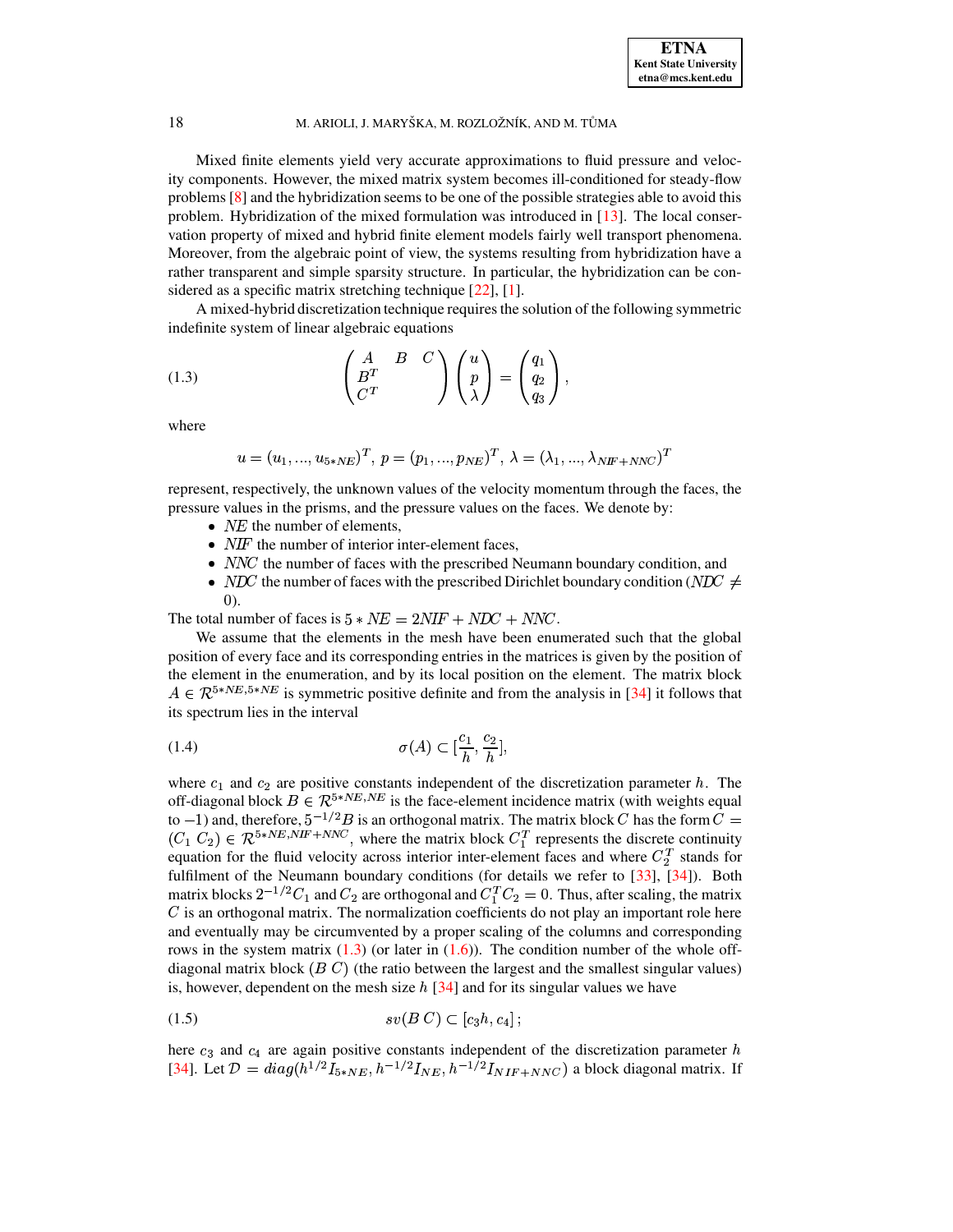we consider the symmetric diagonal scaling of the whole indefinite system  $(1.3)$  by  $\mathcal D$  we have

<span id="page-2-0"></span>(1.6) 
$$
\begin{pmatrix} \mathbf{A} & B & C \\ B^T & & \end{pmatrix} = \begin{pmatrix} hA & B & C \\ B^T & & \end{pmatrix} = \mathcal{D} \begin{pmatrix} A & B & C \\ B^T & & \end{pmatrix} \mathcal{D}.
$$

Then the inclusion set for the spectrum of the positive definite matrix block **A** becomes Then the inclusion set for the spectrum of the posindependent of the parameter h with  $\sigma(\mathbf{A}) \subset [c_1, c_2]$  $(A) \subset [c_1, c_2]$ . The matrix block  $(B \ C)$  remains untouched and it is now the only part of the system matrix  $(1.6)$  that depends on the mesh size  $h$ . We note here again that its sub-blocks  $B$  and  $C$  are matrices with an orthogonal set of columns. In addition to this, when the conditioning of the matrix  $A$  itself is rather significant, scaling of the matrix with its diagonal may lead to substantial improvements.

Linear systems similar to  $(1.3)$  have recently attracted a lot of attention in a number of applications e.g. Navier-Stokes problems [\[47\]](#page-22-4), magneto-static problems [\[40\]](#page-22-5), quadratic and nonlinear programming  $([4], [32])$  $([4], [32])$  $([4], [32])$  $([4], [32])$  $([4], [32])$  or porous media problems  $([30], [7])$  $([30], [7])$  $([30], [7])$  $([30], [7])$  $([30], [7])$ . Several approaches for a solution of such systems have been considered. They range from the Uzawa-type and other splitting iteration methods [\[17\]](#page-22-7), [\[6\]](#page-21-5) , nonstationary conjugate gradient-type methods like the MINRES method [\[39\]](#page-22-8) applied to the whole indefinite system (see e.g. [\[47\]](#page-22-4), [\[34\]](#page-22-2) or [\[43\]](#page-22-9)) or the conjugate gradient method applied to the Schur complement systems ([\[30\]](#page-22-0), [\[35\]](#page-22-10)). Other possible techniques are the geometric multigrid approach ([\[16\]](#page-22-11), [\[50\]](#page-23-0)) or the direct solution based on the Bunch-Parlett or the  $LDL<sup>T</sup>$ -factorization  $T$ -factorization ([\[15\]](#page-21-6), [\[49\]](#page-23-1)). An approach based on the null-space method (using the sparse QR decomposition) combined with the iterative solver was presented in [\[4\]](#page-21-3).

In this paper we consider an approach based on the computation of a null space basis of some off-diagonal block in the system matrix  $(1.6)$  and on the use of an iterative method in order to solve the remaining part of a system projected onto the computed null-space. At the continuous level this is equivalent to a procedure based on divergence-free finite elements. In the two-dimensional case such finite elements correspond to stream functions. In three dimensions, which is our case of interest, the divergence-free finite elements can be characterized as curls of appropriate vector potentials [\[38\]](#page-22-12). The problem of finding an explicit divergence-free basis in the three-dimensional case is open even for the lowest-order Raviart-Thomas discretization. A partial solution to this problem was proposed in [\[53\]](#page-23-2), see also [\[46\]](#page-22-13).

Our approach is purely algebraic and it allows interesting insight into the problem. First, we consider the off-diagonal block  $(B C)^T$  and its fundamental cycle null-space basis which is computed using a spanning tree of a directed incidence graph related to the block  $(B C)^T$ . The resulting projected system is then symmetric positive definite and a conjugate gradient or a smoothed conjugate gradient method (minimal residual method) can be applied. Unfortunately, as we will show later, the computed null-space basis may be ill-conditioned and, therefore, the convergence rate of an iterative solver applied to the projected systems may be rather slow for a mesh with a large number of elements.

Alternatively, we can take advantage of the structure of the submatrix

$$
\begin{pmatrix} \mathbf{A} & B \\ B^T & \end{pmatrix}
$$

which is permutable in a block diagonal form where each of the  $NE$  diagonal blocks is of order 6 and has the structure of an augmented system. Therefore, we consider the approach based on a null-space basis of the block  $C<sup>T</sup>$ . Since the matrix block C is orthogonal, one can very easily construct a null-space basis of  $C<sup>T</sup>$ , which is orthogonal as well. The projected system is now symmetric indefinite, and it is equivalent to the system obtained approximating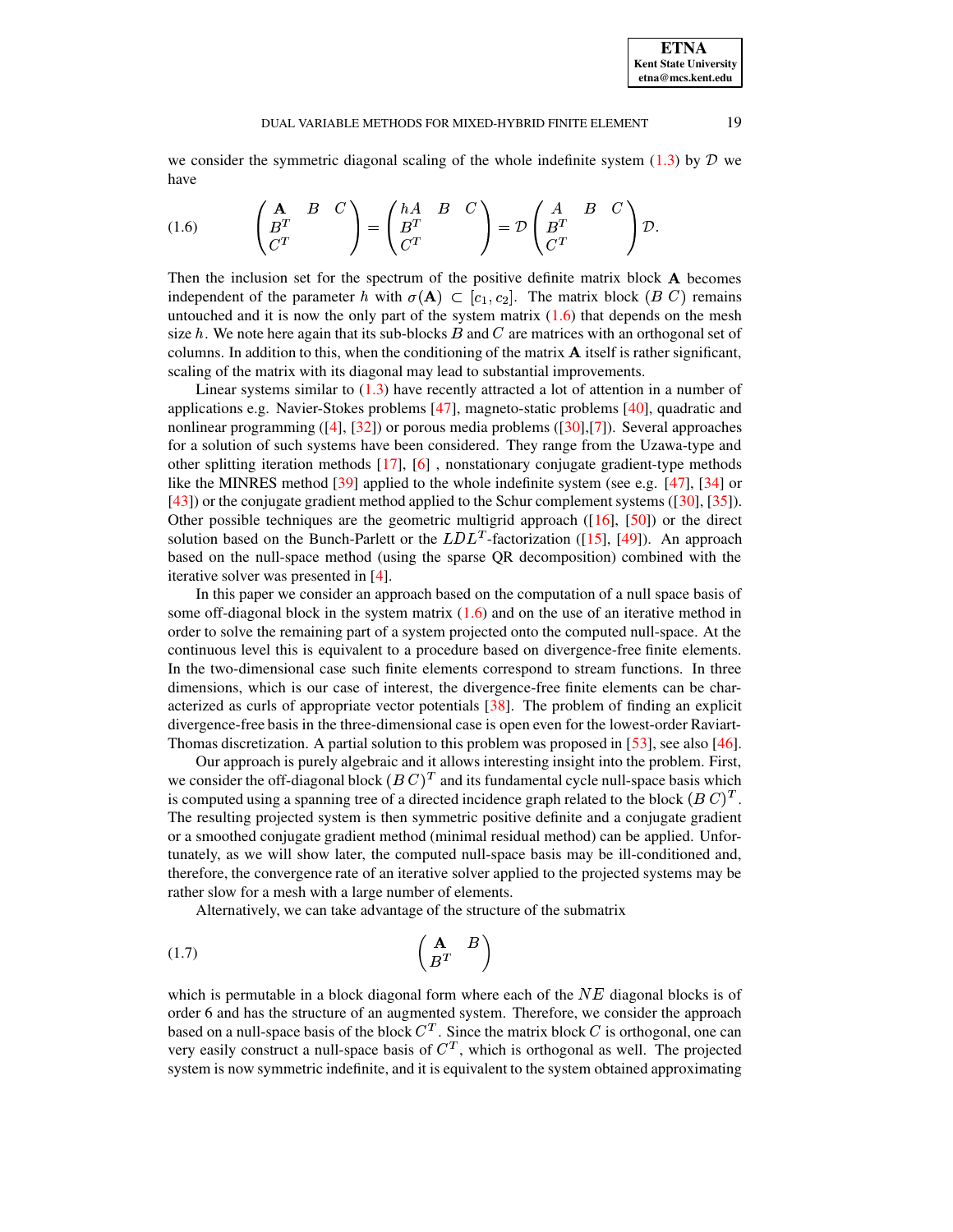the problem  $(1.1)$  with the boundary conditions  $(1.2)$  by the Raviart-Thomas mixed finite element method [\[9\]](#page-21-7). For this symmetric indefinite problem, instead of the pure conjugate gradient method its smoothed variant or, in other words, the minimal residual method is used. Its rate of convergence is estimated and linear asymptotic dependence on the mesh size  $h$  is shown. Thus this approach is asymptotically as efficient as other approaches like the Schur complement reduction  $(30, 35)$  or the solution using some indefinite iterative solvers on the whole system [\(1.3\)](#page-1-0) ([\[47,](#page-22-4) [34\]](#page-22-2)).

Moreover, for nonlinear schemes modelling the transport of chemicals and/or saturation, a sequence of problems with the same topology, i.e. with the same off-diagonal matrix blocks  $B$  and  $C$ , must be solved. Therefore, the dual variable methods can compute once at the starting the null space of  $(B C)^T$  (or the null space of  $C^T$ ) and use it to project the gradient of the nonlinear function during an outer iteration of a Newton like method. On the contrary, Schur complement methods need to compute a new block matrix at each step and then they must recombine all the blocks.

Both the Schur complement and dual variable approaches can be naturally coupled with multilevel procedures to avoid deterioration of convergence with decreasing  $h$  (see [\[28\]](#page-22-14) where instead of construction of an explicit basis the kernel of the curl operator is eliminated in a multilevel way). In our case, however, the convergence deterioration is principally related to the actual size of constants than to the asymptotic dependence on mesh discretization [\[33\]](#page-22-1).

The outline of this paper is as follows. In Section 2 we focus on the approach based on the computation of a null-space basis of the whole block  $(B\ C)^T$ . We study the structural and spectral properties of a fundamental cycle null-space basis and based on these results, the theoretical convergence rate of the conjugate gradient method applied to the resulting projected system is estimated. In Section 3 we describe an approach based on a null-space basis of the block  $C<sup>T</sup>$  and analyze the spectrum of a resulting indefinite matrix projected onto the orthogonal null-space basis. Section 4 describes some numerical experiments which compares these two approaches. In Section 5 we give some conclusions and point out directions for the future research.

**2. Approach based on a null-space basis** of the **matrix block**  $(B C)^T$ . The dual variable method [\[24\]](#page-22-15) for computing the unknowns u, p and  $\lambda$  in the system [\(1.3\)](#page-1-0) is given in the following Algorithm.

<span id="page-3-0"></span>ALGORITHM 2.1. *The dual variable method for a solution of the system [\(1.3\)](#page-1-0) - an approach based on a null-space of*  $\begin{pmatrix} B^T \ C^T \end{pmatrix}$ .

*Step 1. Compute a null space basis*  $Z$  *of the matrix*  $\begin{pmatrix} B^T \\ C^T \end{pmatrix}$  *so that* 

$$
\left(\frac{B^T}{C^T}\right)Z=0.
$$

*Step* 2. Find some solution  $u_1$  of the underdetermined system

$$
\left(\begin{matrix} B^T \\ C^T \end{matrix}\right) u_1 = \left(\begin{matrix} q_2 \\ q_3 \end{matrix}\right).
$$

*Step* 3. *Compute* (*iteratively*)  $u_2$  *from the projected system* 

$$
Z^T \mathbf{A} Z u_2 = Z^T (q_1 - \mathbf{A} u_1).
$$

*Step 4. Set*  $u = u_1 + Zu_2$ .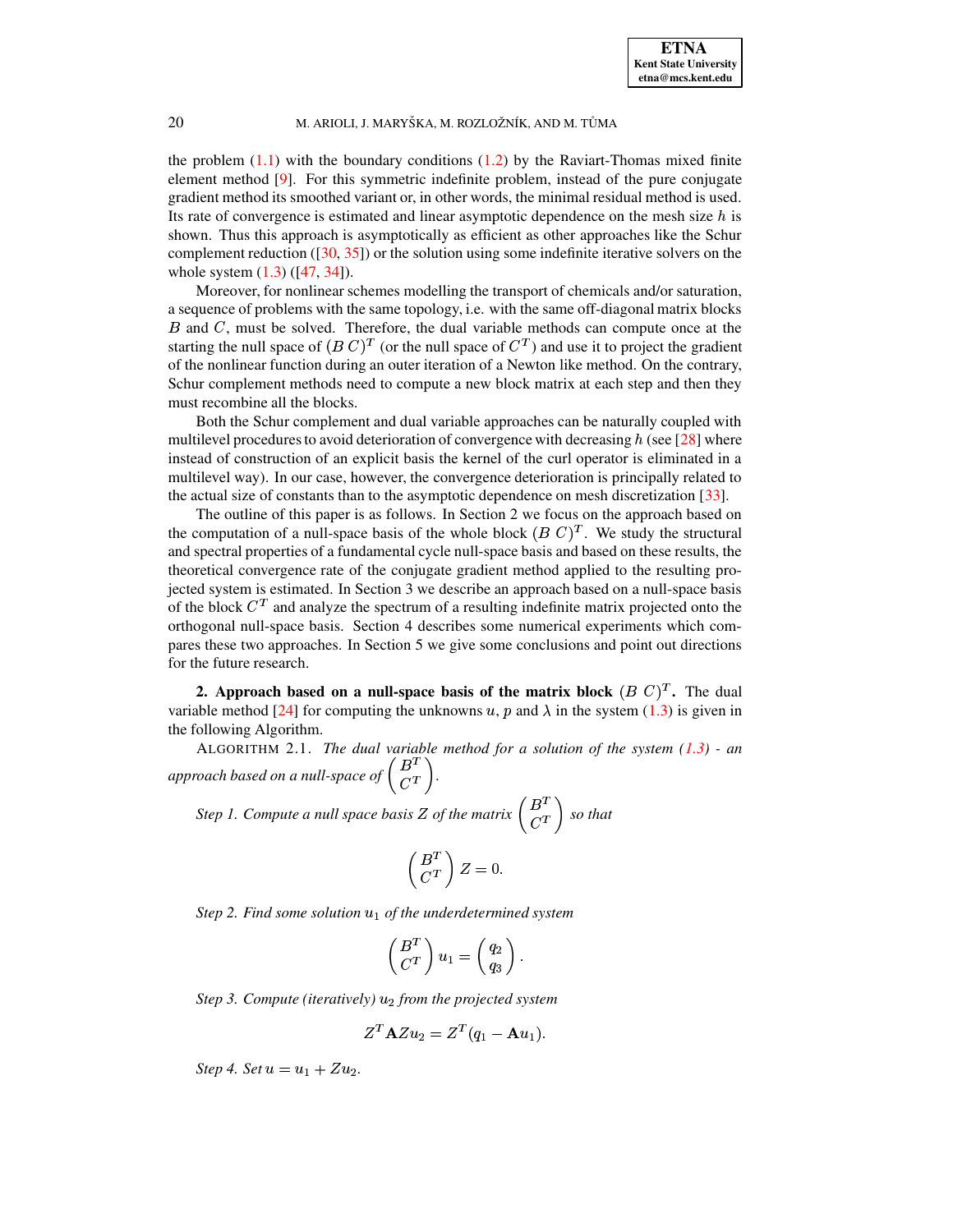### DUAL VARIABLE METHODS FOR MIXED-HYBRID FINITE ELEMENT 21

Step 5. Find the unknown vectors p and  $\lambda$  such that

$$
(B\ C)\begin{pmatrix}p\\\lambda\end{pmatrix}=q_1-\mathbf{A} u.
$$

**2.1. Step 1.** The most critical component of Algorithm [2.1](#page-3-0) is Step 1. There exist several approaches how to compute a null space basis  $Z$ . Some of them are tightly coupled with particular applications. An extensive overview of null space basis algorithms based on sparse decompositions is given in  $[25]$ . A possible way to compute a null space basis of an equilibrium matrix in structural optimization is based on looking for a set of cycles in a suitably defined graph, see e.g. [\[26,](#page-22-17) [42\]](#page-22-18). The cycle null space basis can be found efficiently using various techniques (see, e.g.,  $[41, 14, 11, 31]$  $[41, 14, 11, 31]$  $[41, 14, 11, 31]$  $[41, 14, 11, 31]$  $[41, 14, 11, 31]$  $[41, 14, 11, 31]$  $[41, 14, 11, 31]$ ). Special attention should be paid to the approach used for solving two-dimensional problems in computational fluid dynamics (see [\[2,](#page-21-10) [24,](#page-22-15) [10\]](#page-21-11)). These techniques use network algorithms to find a suitable cycle null space basis for a discrete divergence matrix which comes from certain finite difference discretizations.

First we briefly recall the basic terminology used in the following text. In our description we will use a slightly generalized concept of a graph by allowing more edges between a pair of vertices. This generalization is commonly called a multigraph, but since all the standard tools for graphs which we use can be trivially extended to multigraphs we will not emphasize this difference later.

DEFINITION 2.1. Let  $G = (V, E)$  be a connected directed graph with  $|V|$  vertices and  $|E|$  edges such that  $|E| - |V| + 1 > 0$ . Then the vertex-edege incidence matrix of the graph  $i$ s  $|V| \times |E|$  matrix with a row associated to each vertex and and a column associated to each  $edge$  *The column associated with edge*  $(i, j)$  *has only two nonzero entries, a*  $"1"$  *entry in the row associated to vertex i and a* "-1" *entry in the row associated with vertex j*.

We start with a definition of a cycle null space basis of a graph.

DEFINITION 2.2. Let  $G = (V, E)$  be a connected directed graph such that  $|E| - |V| +$  $1 > 0$ . Then the columns of the cycle basis are given by a set of  $|E| - |V| + 1$  linearly *independent edge incidence vectors that correspond to some cycles in the graph*  $G$ *. These incidence vectors have the i*-*th component equal to*  $+1$  *if*  $e_i$  *is an edge in the cycle and the orientations of the cycle and*  $e_i$  *agree, equal to*  $-1$  *if*  $e_i$  *is an edge in the cycle and the orientations disagree, and equal to*  $0$  *if*  $e_i$  *is not an edge in the cycle.* 

Since the cycle basis is formally defined for a graph we will not distinguish between the basis of the graph and the basis formed from the columns of its incidence matrix. The concept of fundamental cycle basis is based on the notion of a spanning tree defined as follows.

DEFINITION 2.3. A spanning tree of a connected directed graph  $G = (V, E)$  is a con- $\emph{ncted subgraph of $G$ with $|V|$ vertices and $|V|-1$ edges.}$ 

Note that in the previous definition we did not consider the fact that the edges are oriented. In the following we define the fundamental cycle basis.

DEFINITION 2.4. *A cycle basis is fundamental if it is obtained from a spanning tree*  *of the graph in such a way that each cycle in the basis has exactly one non-tree edge* <sup>ª</sup> *and its other edges lie on the unique path in*  $T$  *connecting the vertices of the edge*  $e$ *.* 

The following lemma introduces a graph which will be used for enumeration of the cycle null space basis vectors in our application.

LEMMA 2.1. *Denote* by S the matrix obtained from  $(B\ C)^T$  by removing the rows *corresponding to Neumann boundary conditions, removing the columns corresponding to faces with Neumann boundary conditions and adding a row which has ones in all the positions corresponding to faces with Dirichlet boundary condition. Then is an incidence matrix of* some directed graph  $G_S = (V_S, E_S)$ .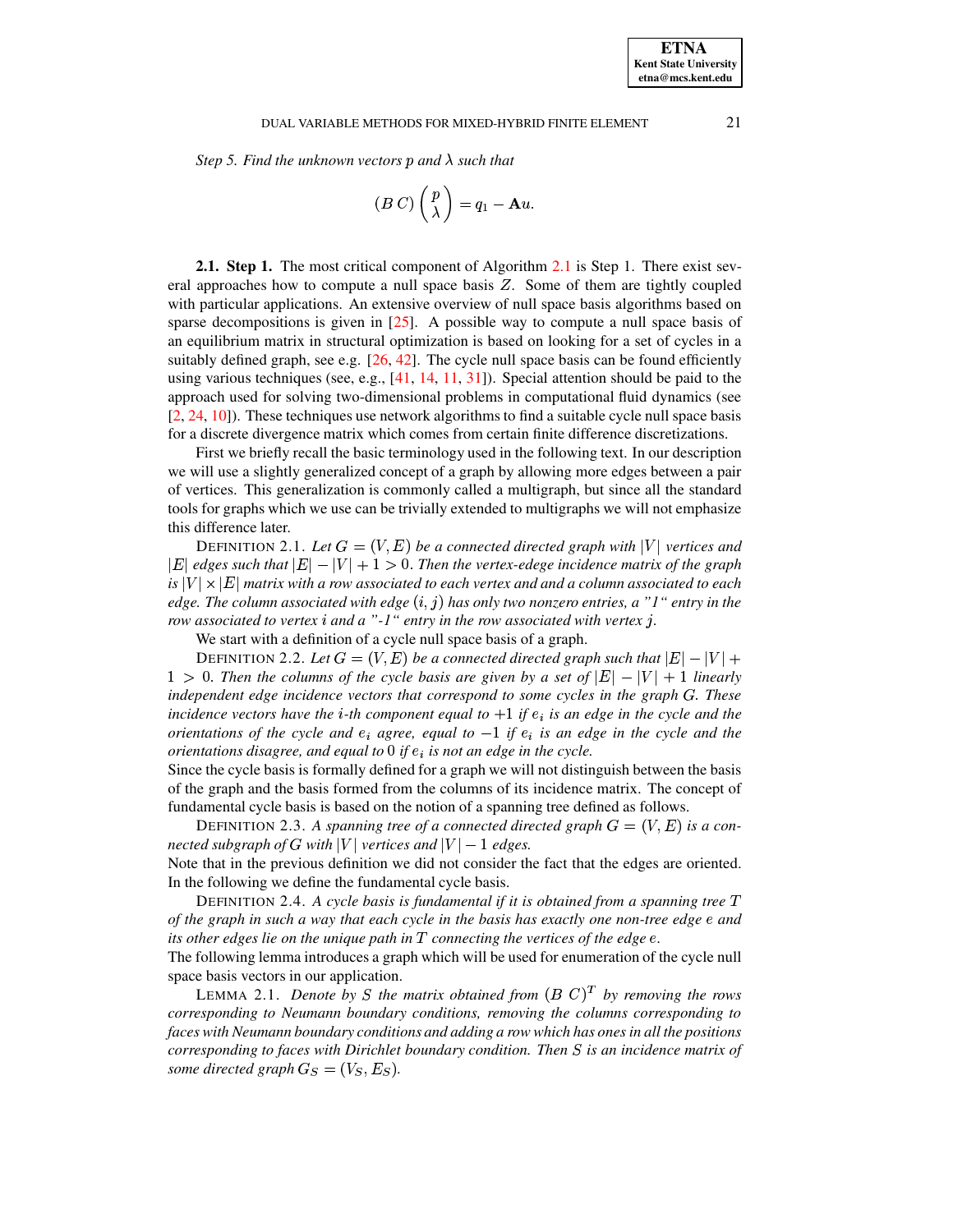

FIG. 2.1. An example of an off-diagonal block  $(B\ C)^T$  for a simple test problem

<span id="page-5-0"></span>*Proof.* The columns and rows of the matrix  $(B C)^T$  can be reordered to an upper block triangular form with the unit diagonal block formed from the rows corresponding to Neumann boundary conditions and the columns corresponding to faces with Neumann boundary conditions. This means that the components of null space vectors corresponding to faces with Neumann boundary conditions must be zero. Therefore we do not need to consider their columns and rows in the matrix  $(B C)^T$ . Denote by  $\tilde{S}$  the resulting matrix and let  $s^T$  be the row vector with components corresponding to faces with Dirichlet boundary condition equal to one and remaining components equal to zero. Then define  $S =$ . It is clear that  $S$ is an incidence matrix (with the column sum equal to zero) of some directed graph which we denote from now by  $G_S$ .  $\Box$ 

An example of an off-diagonal block  $(B\ C)^T$  and the corresponding matrix  $S$  is shown in Figure [2.1](#page-5-0) and Figure [2.2,](#page-6-0) respectively. Figure [2.3](#page-7-0) depicts the corresponding graph  $G_s$ .

If we find a fundamental cycle basis to the graph of the incidence matrix  $S$  we can easily extend it to the null space basis of  $(B\ C)^T$ . We border  $Z_S$  with rows of zero in correspondence of the columns in  $(B\ C)^T$  relative to the edges of the Neumann boundary conditions. Therefore, we can pay our attention to the matrix  $S$  only. For easier reference we will formulate it as a proposition.

PROPOSITION 2.1. Let  $Z_S$  be a null space basis of S. Then the null space basis Z of  $(B\ C)^T$  can be obtained from  $Z_S$  by adding zero rows to positions of faces with Neumann *boundary condition.*

For large and sparse problems it is important to keep sparsity of the null space basis as much as possible. The problem to find the sparsest null-space basis for a given matrix is NPhard ( $[18, 12]$  $[18, 12]$  $[18, 12]$ ). The sparsest null-space basis, however, may not be the most efficient way when solving our problem. Namely, it may be rather ill-conditioned. Therefore, an effort was devoted to computation of orthogonal null-space bases (see [\[4\]](#page-21-3)). On the other hand, the sparse QR-decomposition may lead to rather dense and in practice infeasible factors. In this section we attempt to find a compromise between these two extreme cases. In particular, we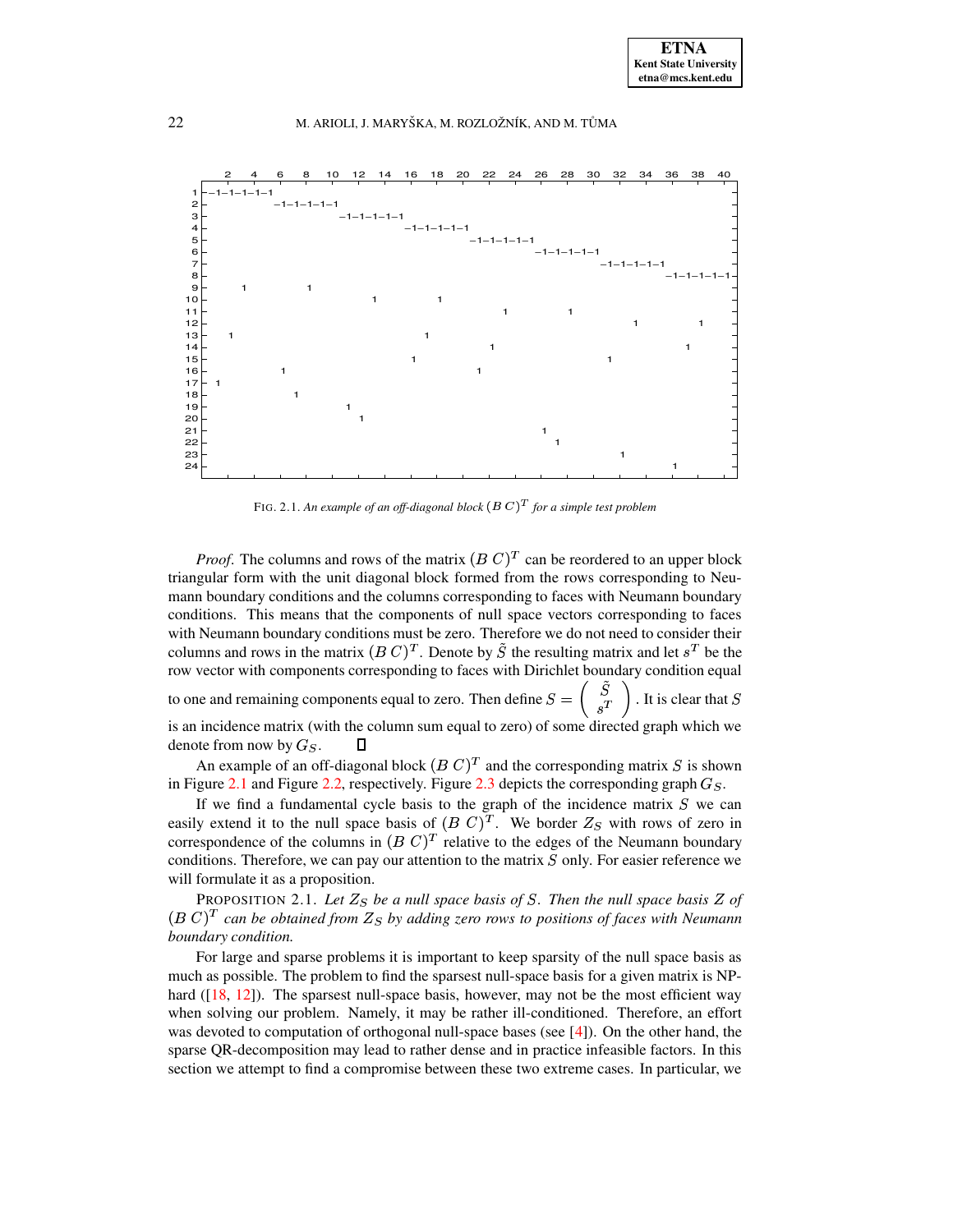

FIG. 2.2. *The matrix S constructed from the off-diagonal block*  $(B\ C)^T$  *in Figure [2.1](#page-5-0)* 

<span id="page-6-0"></span>would like to compute a relatively sparse null-space basis and, at the same time, to keep it sufficiently linearly independent.

We specify now more precisely how our fundamental cycle null space basis is constructed. The cycles in  $G<sub>S</sub>$  here are determined using some spanning tree. By its choice one can influence the conditioning of the basis in a substantial way. We assume that the spanning tree is constructed using the Algorithm [2.2.](#page-6-1) In its description we use the technique of partitioning the graph nodes into *n* node sets  $(L_0, L_1, \ldots, L_{n-1})$  which are called *level sets*. Starting with some initial node, which forms the initial level set  $L_0$ , the level set  $L_k$  is defined recursively as the set of all unmarked neighbouring nodes of all the nodes of a previous level set  $L_{k-1}$ . This technique is intensively used, e.g., for graph partitioning or in heuristics to find graph pseudoperipheral vertices (see [\[19,](#page-22-22) [45\]](#page-22-23)).

<span id="page-6-1"></span>ALGORITHM 2.2. Algorithm to construct the spanning tree  $T = (V_S, E_T)$  of the graph  $G_S = (V_S, E_S).$ 

*Step* 1. Find a level set partitioning  $(L_0, L_1, \ldots, L_{n-1})$  of  $G_S$  starting from an arbitrary *node*  $x \in V_S$ .

*Step 2. For all components of subgraphs induced by a level set partitioning construct an arbitrary spanning tree. Add all these edges of every spanning tree into*  $E_T$ *.* 

*Step* 3. *Connect the set of edges*  $E_T$  *into a spanning tree of the whole graph*  $G_S$ *.* 

This construction guarantees that there are no cycles in the graph  $G<sub>S</sub>$  which would use nodes from more than two levels of the partitioning. The whole process of construction is schematically depicted in Figure [2.4.](#page-7-1) The situation after Step 2 in Algorithm [2.2](#page-6-1) is illustrated on the left-hand side and the spanning tree of  $G<sub>S</sub>$  after Step 3 is depicted on the right-hand side. The edges of the spanning tree are denoted by double lines.

In the following we study the conditioning of the null-space basis constructed using the spanning tree from Algorithm [2.2.](#page-6-1) We give bounds on the extreme singular values of the matrix  $Z<sub>S</sub>$ , i.e. the smallest and the largest singular value. In particular, we are interested in their asymptotic behaviour with respect to the discretization parameter  $h$  under uniformly regular refinement of the mesh.

**ETNA Kent State University etna@mcs.kent.edu**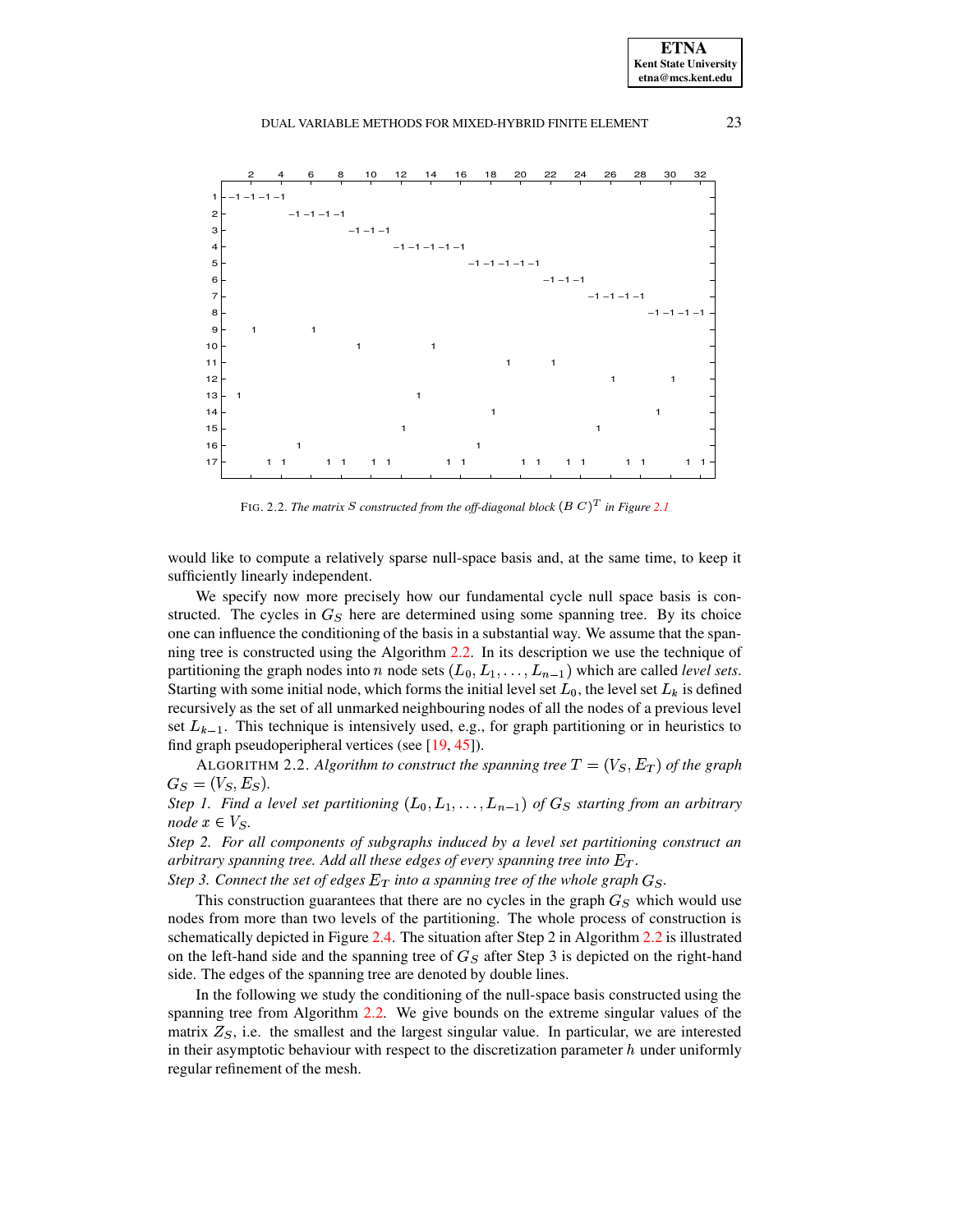

FIG. 2.3. The graph  $G_S$  corresponding to the matrix  $S$  from Figure [2.2.](#page-6-0) Orientation of edges is not shown

<span id="page-7-0"></span>

FIG. 2.4. *Graph with level sets and spanning tree edges after Steps 2 and 3 of Algorithm [2.2](#page-6-1)*

<span id="page-7-2"></span><span id="page-7-1"></span>THEOREM 2.2. *Let* À® *be a matrix with fundamental cycle null-space basis vectors induced by the spanning tree from Algorithm [2.2.](#page-6-1) Let* $\sigma_{max}(Z_S) \geq \sigma_2(Z_S) \geq$ **.** induced by the spanning tree from Algorithm 2.2. Let  $\sigma_{max}(Z_S) \geq \sigma_2(Z_S) \geq \ldots \geq \sigma_{min}(Z_S) > 0$  be the singular values of  $Z_S$ . Then there exist a constant  $c_S$  such that  $\sigma_{min}(Z_S) > 0$  be the singular values of  $Z_S$ . Then there exist a constant  $c_5$  such that  $(Z_S) \leq c_5 h^{-2}$ .

Proof. In a uniform mesh the ratio between the internal and the external diameters of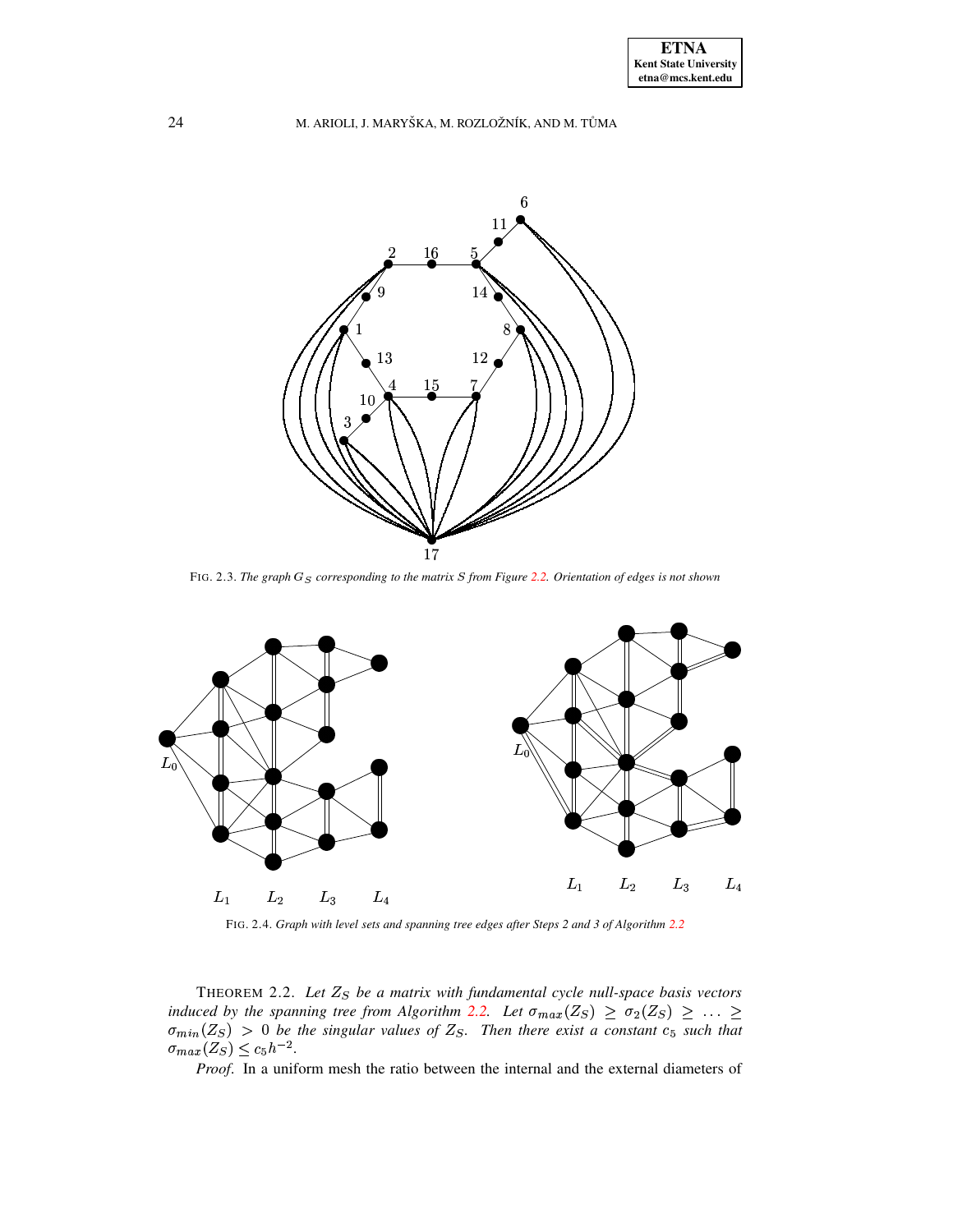### DUAL VARIABLE METHODS FOR MIXED-HYBRID FINITE ELEMENT 25

any element is independent of h and both diameters are of order  $O(h)$ . Then, the number of elements in each direction is independent of the direction. Algorithm [2.2](#page-6-1) computes a "Shortest Path Spanning Tree" for the graph  $G<sub>S</sub>$  where each arc has length 1. Therefore, the value of a level set is also the value of the minimum distance of any of its nodes from the root. Such a distance is equal to the number of elements in the mesh that we cross going from a node in the level set to a node corresponding to a boundary element directly connected to root. Because of the uniformity of the mesh this number is in the worst case of order  $O(h^{-1})$ . The nodes in a level set map into a wavefront in the mesh, therefore, the number of nodes in a level set is in the worst case of order  $O(h^{-2})$ . Since  $Z_s$  is a cycle null-space basis, its Frobenius norm is determined by the count of its nonzero entries. Each column of  $Z<sub>S</sub>$  corresponds to an arc which is not in the tree and the number of non zeros in the column is the length of the shortest cycle formed using the nodes on the tree and the arc. Because the max distance of a node in the tree from the root is of order  $O(h^{-1})$  the maximum length of the cycle is  $O(h^{-1})$ . The total number of arcs *out-of-tree* is  $O(h^{-3})$ . Then, the number of nonzeros in  $Z_S$  is of order  $O(h^{-4})$ . Hence there exists a positive constant  $c_5$  such that  $\|x_{S}(Z_S) = \|Z_S\| \le \|Z_S\|_F \le c_5 h^{-2}.$   $\square$ <br>Theorem 2.3. *Let*  $\sigma_1(Z_S) \ge \sigma_2(Z_S) \ge \dots$ 

 $\sigma_{max}(Z_S) = ||Z_S|| \leq ||Z_S||_F \leq c_5 h^{-2}$ .  $\square$ <br>
THEOREM 2.3. Let  $\sigma_1(Z_S) \geq \sigma_2(Z_S) \geq \ldots \geq \sigma_{min}(Z_S) > 0$  be the singular values of<br>
the matrix  $Z_S$  given by the fundamental cycle null-space basis vectors  $Z_S$ . Then  $\sigma_{min}(Z_S) \geq$ the matrix  $Z_S$  given by the fundamental cycle null-space basis vectors  $Z_S$ . Then  $\sigma_{min}(Z_S) \geq$  $1.$ 

*Proof*. From the Courant-Fischer theorem we have

$$
\sigma_{min}(Z_S) = \min_{dim(S)=1} \max_{x \in S, x \neq 0} \frac{||Z_S x||}{||x||} \ge \min_{||x||=1} ||Z_S x||.
$$

Because S is the incidence matrix of the graph  $G<sub>S</sub>$ , there exist  $P<sub>1</sub>$  and  $P<sub>2</sub>$  permutation matrices [\[36\]](#page-22-24) such that

$$
P_1SP_2=\left(\frac{L_1}{L_2}\right)^T\;,
$$

\*

with  $L_1$  non singular lower triangular matrix. Then

$$
Z_S = \left( \begin{array}{c} -L_1^{-T} L_2^T \\ I \end{array} \right) \; .
$$

Since the matrix  $Z_S$  has a unit submatrix embedded, it always satisfies  $||Z_Sx|| \ge ||x||$ . From this observation we obtain the desired result. П

The approach which we adopted is based on the concept of the fundamental cycle null space basis  $Z$  for which one could simply bound the smallest singular value of  $Z$  from below but then some growth in the norm of the matrix  $Z$  with the bound in Theorem [2.2](#page-7-2) should be expected. Another approach which uses cycles of small lengths for the basis can fall into a different trap. While the norm of  $Z$  can be simply bounded by a constant times a maximum degree in the graph  $G<sub>S</sub>$ , it is not easy to give a reasonable lower bound for the minimum singular value of  $Z$  in the case of general domain. Nevertheless, we do not exclude that such ill-conditioned null-space basis vectors may appear frequently in practical computations.

<span id="page-8-0"></span>**2.2. Step 2.** The construction of a particular solution  $u_1$  in Step 2 of Algorithm [2.1](#page-3-0) is considerably simpler than the construction of the null space basis (cf.  $[24]$ ). Compute the uniquely determined components of the particular solution corresponding to the faces with the Neumann boundary conditions. Denote by F the matrix obtained from  $(B\ C)^T$  after elimination of these components and after removal of all columns corresponding to faces with a Dirichlet boundary condition. Construct a spanning tree  $T_F$  of its incidence graph  $G_F$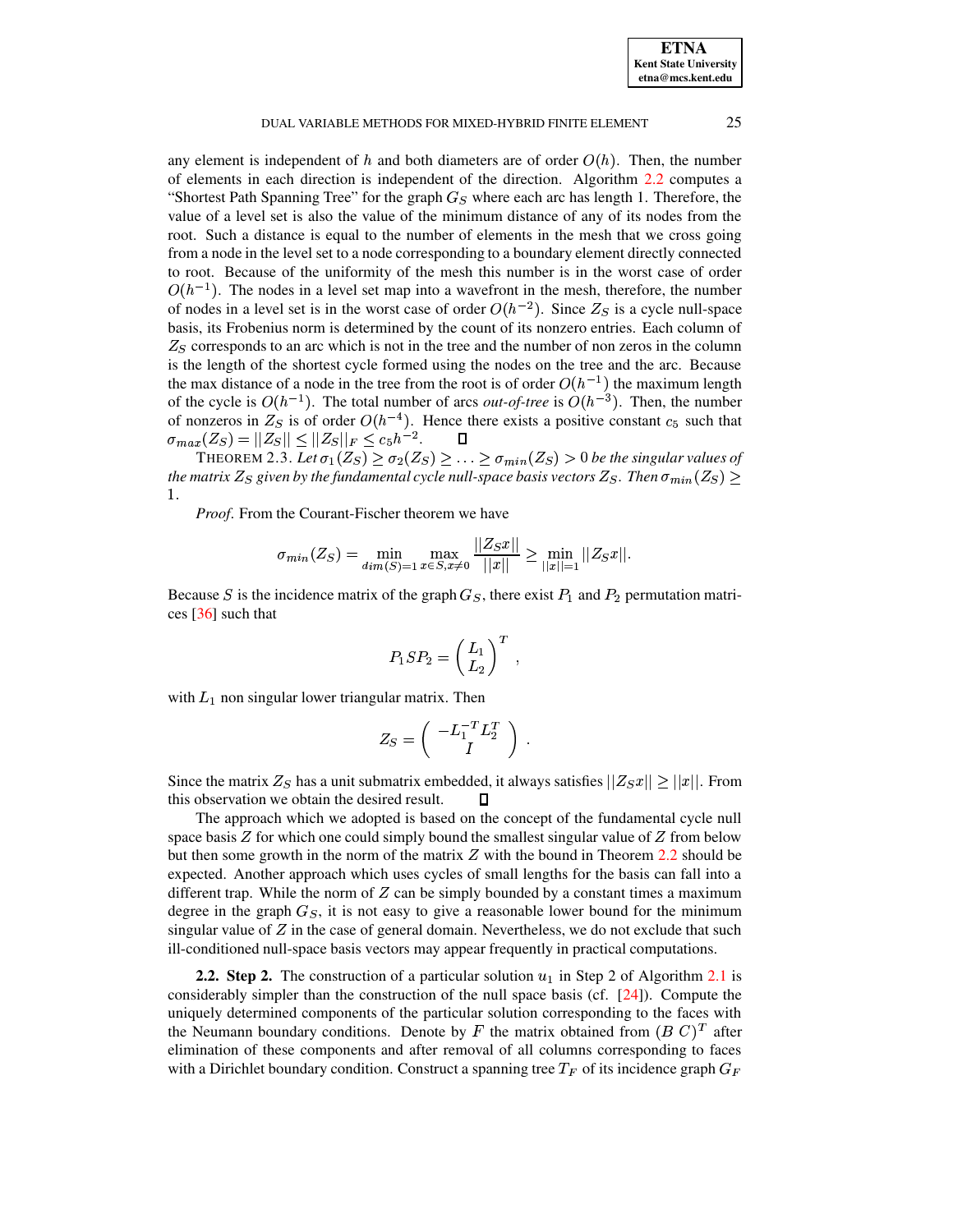rooted in a vertex which corresponds to some element with a Dirichlet boundary condition. Then remove all non-tree columns (columns corresponding to non-tree edges) from  $F$ . The resulting matrix F is then the incidence matrix of  $T_F$ . Therefore, the rows and columns of  $F$  can be reordered into upper Hessenberg form such that the row corresponding to the root will be numbered first. Adding a linearly independent Dirichlet column related to the root we get a nonsingular upper triangular system. By solving this system and setting all the other non-tree and Dirichlet components to zero we get the desired particular solution  $u_1$ . Note that the construction of the particular solution based on the incidence matrix can be done in a stable fashion. Indeed, it is clear that the norm of  $u_1$  is uniformly bounded with respect to the norm of the right-hand side vector.

**2.3. Step 3.** For a solution of the projected system in Step 3 one may use the iterative conjugate gradient  $[27]$  or the minimal residual method  $[48]$ . The theoretical rate of convergence has been throughly studied and the bounds for their error and/or residual norm has been given (see e.g.  $[27, 45]$  $[27, 45]$  $[27, 45]$ ). Here we consider the conjugate gradient method smoothed by the minimal residual smoothing, which is mathematically equivalent to the minimal residual method [\[23\]](#page-22-27). If we apply this method to the symmetric and positive definite projected system, the residual norm of the *n*-th approximate solution  $u_2^n$  can be bounded as follows

<span id="page-9-0"></span>
$$
(2.1)\|Z^T(q_1-\mathbf{A}(u_1+Zu_2^n))\|\leq 2\left(\frac{1-1/\sqrt{\kappa(Z^T\mathbf{A}Z)}}{1+1/\sqrt{\kappa(Z^T\mathbf{A}Z)}}\right)^n\|Z^T(q_1-\mathbf{A}(u_1+Zu_2^0))\|.
$$

The bound [\(2.1\)](#page-9-0) indicates that its rate depends strongly on the spectrum of the projected matrix  $Z<sup>T</sup> A Z$ . Using the bounds on the singular values of the null-space basis matrix  $Z$  constructed in Step 1 and using the bound for the eigenvalues of the positive definite matrix block  $A(1.4)$  $A(1.4)$  with scaling [\(1.6\)](#page-2-0) then we can obtain the following simple result on the eigenvalues of the matrix  $Z^T A Z$ .

<span id="page-9-1"></span>LEMMA 2.4. Let  $Z_s$  be the fundamental null-space basis matrix induced by the span*ning tree from* Algorithm [2.2](#page-6-1) and let Z be the null-space basis matrix of the block  $(B C)^T$ *obtained from* ½® *by adding zero rows corresponding to faces with Neumann boundary con* $d$ ition. Then for the eigenvalues of the matrix  $Z^T\mathbf{A} Z$  we have

(2.2) 
$$
\sigma(Z^T \mathbf{A} Z) \subset [c_1, c_2 \frac{c_5^2}{h^4}].
$$

*Proof.* The statement of lemma follows from  $(1.4)$  and  $(1.6)$ , from results given in the subsection Step 1 and from the inequality

$$
c_1(Zx, Zx) \le (Z^T \mathbf{A} Zx, x) \le c_2(Zx, Zx),
$$

which gives the relation between the spectrum of  $Z<sup>T</sup>AZ$  and the singular values of Z.  $\Box$ Considering the bound  $(2.1)$  and Lemma [2.4](#page-9-1) we have

<span id="page-9-2"></span>
$$
(2.3) \qquad \frac{\|Z^T(q_1 - \mathbf{A}(u_1 + Zu_2^n))\|}{\|Z^T(q_1 - \mathbf{A}(u_1 + Zu_2^n))\|} \leq 2\left(\frac{1 - \frac{1}{c_5}\sqrt{\frac{c_1}{c_2}}h^2}{1 + \frac{1}{c_5}\sqrt{\frac{c_1}{c_2}}h^2}\right)^n.
$$

For the asymptotic convergence factor then it follows from [\(2.3\)](#page-9-2) that there exists a positive constant  $c_6$  independent of the discretization such that

$$
(2.4) \qquad \lim_{n\to\infty}\left(\frac{\|Z^T(q_1-\mathbf{A}(u_1+Zu_2^n))\|}{\|Z^T(q_1-\mathbf{A}(u_1+Zu_2^0))\|}\right)^{1/n}\leq 1-c_6h^2+O(h^4).
$$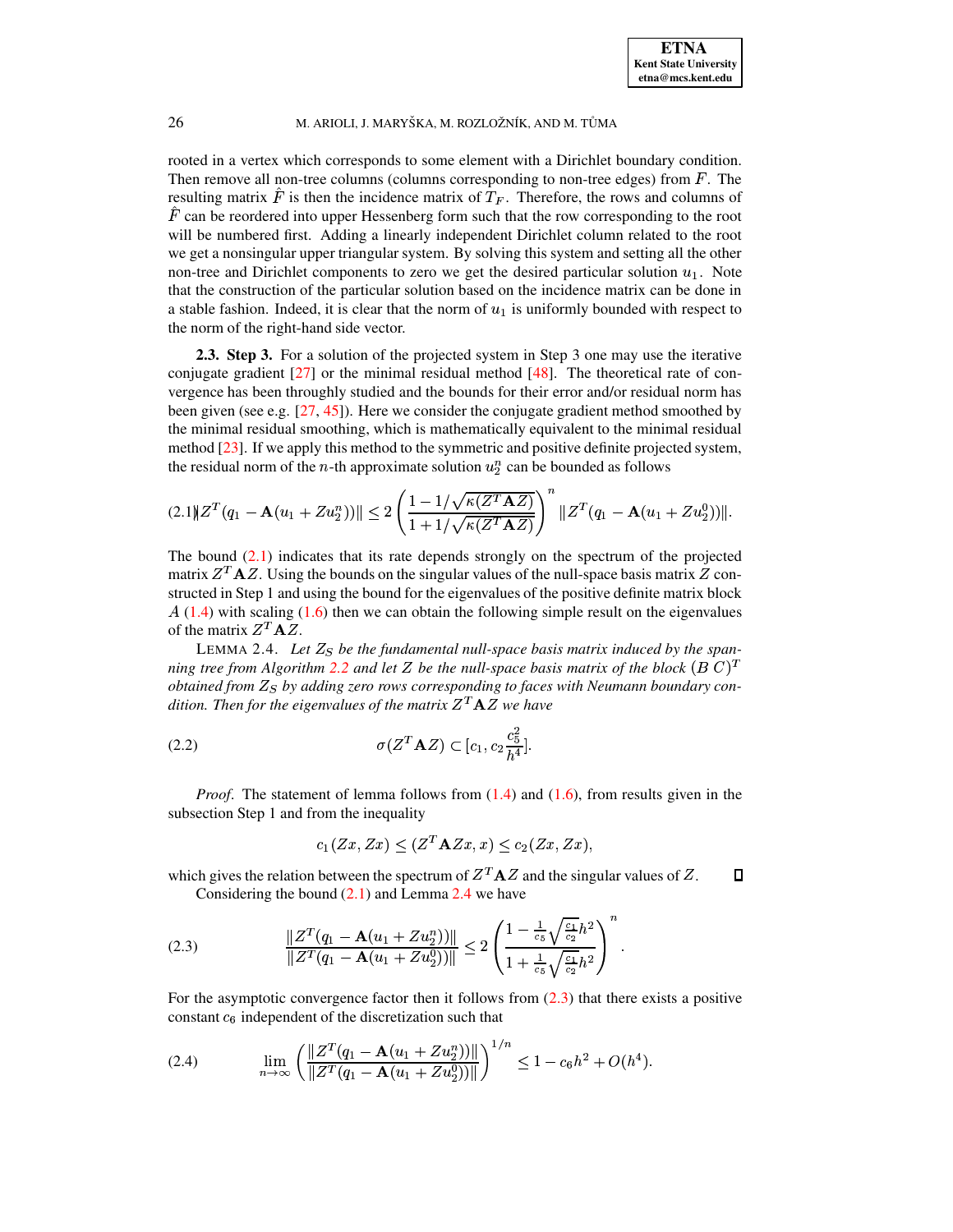Preconditioning of projected matrices arising in optimization was studied in [\[37\]](#page-22-28), see also [\[21\]](#page-22-29).

**2.4. Step 5.** The vector  $(p^T, \lambda^T)^T$  in Step 5 of Algorithm [2.1](#page-3-0) can be found as follows. Consider the spanning tree  $T_F$  of the matrix F and the upper triangular system constructed in Step 2 (see Subsection [2.2\)](#page-8-0). The unknowns p and  $\lambda$  are then a solution of the system with a nonsingular lower triangular matrix obtained by transposing the matrix from Step 2. The components of the unknown vector  $\lambda$  corresponding to Neumann boundary conditions are determined accordingly from remaining rows of  $(B\ C)$ . The right hand-side vector is given as  $q_1 - Au$  substituting for the vector u computed in Step 4.

<span id="page-10-1"></span>**3. Approach based** on a null-space basis of the matrix block  $C<sup>T</sup>$ . Since the offdiagonal matrix block  $C$  has orthogonal columns it is much easier to construct a null-space basis for the block  $C<sup>T</sup>$  rather than for the whole block  $(B C)<sup>T</sup>$ . In contrast to the previous approach, this basis can be chosen orthogonal and thus the condition number of the basis matrix is not dependent on the discretization parameter. Although we are splitting the potentially ill-conditioned matrix block  $(B C)$  into two matrix blocks with orthogonal columns, the spectrum of the remaining part of the indefinite system is dependent on the discretization parameter. Consequently, the rate of convergence of the minimal residual method applied to the projected system can be bounded in terms of the mesh size and it depends linearly on the uniform mesh refinement. The algorithm is given as follows.

<span id="page-10-0"></span>ALGORITHM 3.1. *The dual variable method for a solution of the system [\(1.3\)](#page-1-0) - approach* based on a null-space of  $C^T.$ 

*Step* 1. Determine the *null* space basis Z of the matrix block  $C<sup>T</sup>$  such that

$$
C^T Z = 0.
$$

*Step* 2. Find some solution  $u_1$  of the underdetermined system

$$
C^T u_1 = q_3.
$$

*Step* 3. Compute *iteratively*  $u_2$  *and*  $p$  *from the projected system* 

$$
\begin{pmatrix} Z^T \mathbf{A} Z & Z^T B \\ B^T Z & \end{pmatrix} \begin{pmatrix} u_2 \\ p \end{pmatrix} = \begin{pmatrix} Z^T (q_1 - \mathbf{A} u_1) \\ q_2 - B^T u_1 \end{pmatrix}.
$$

*Step 4. Set*  $u = u_1 + Zu_2$ .

*Step* 5. Find the unknown  $\lambda$  such that  $C\lambda = q_1 - \mathbf{A}u - Bp$ .

**3.1. Step 1.** The matrix block C has orthogonal columns and it has the form  $C =$  $(C_1 \ C_2) \in \mathcal{R}^{5*NE,NIF+NNC}$ , where the block  $C_1$  has two nonzeros per column, corresponding to the interior inter-element faces between neighbouring elements in the mesh. The block  $C_2$  is just the face-Neumann boundary condition incidence matrix. Therefore it is easy to construct the null-space matrix Z such that  $C<sup>T</sup>Z = 0$ . The resulting matrix  $Z = (Z_1 \ Z_2) \in \mathbb{R}^{5*NE,NIF+NIV}$  can be chosen in the following way. The block  $Z_1 \in \mathcal{R}^{5*NE, NF}$  will have two nonzeros per column (1 and -1) exactly in the same position as in the corresponding block  $C_1$ ; the block  $Z_2$  is the face-Dirichlet boundary condition incidence matrix. It is obvious that such matrix  $Z$  has an orthogonal set of columns with \_\_\_\_\_\_\_\_\_  ${}^{T}Z = diag(2, \ldots, 2, 1, \ldots, 1)$  (which can be also orthonormalized). The null-space basis matrix  $Z$  for our example is given in Figure [3.1.](#page-11-0)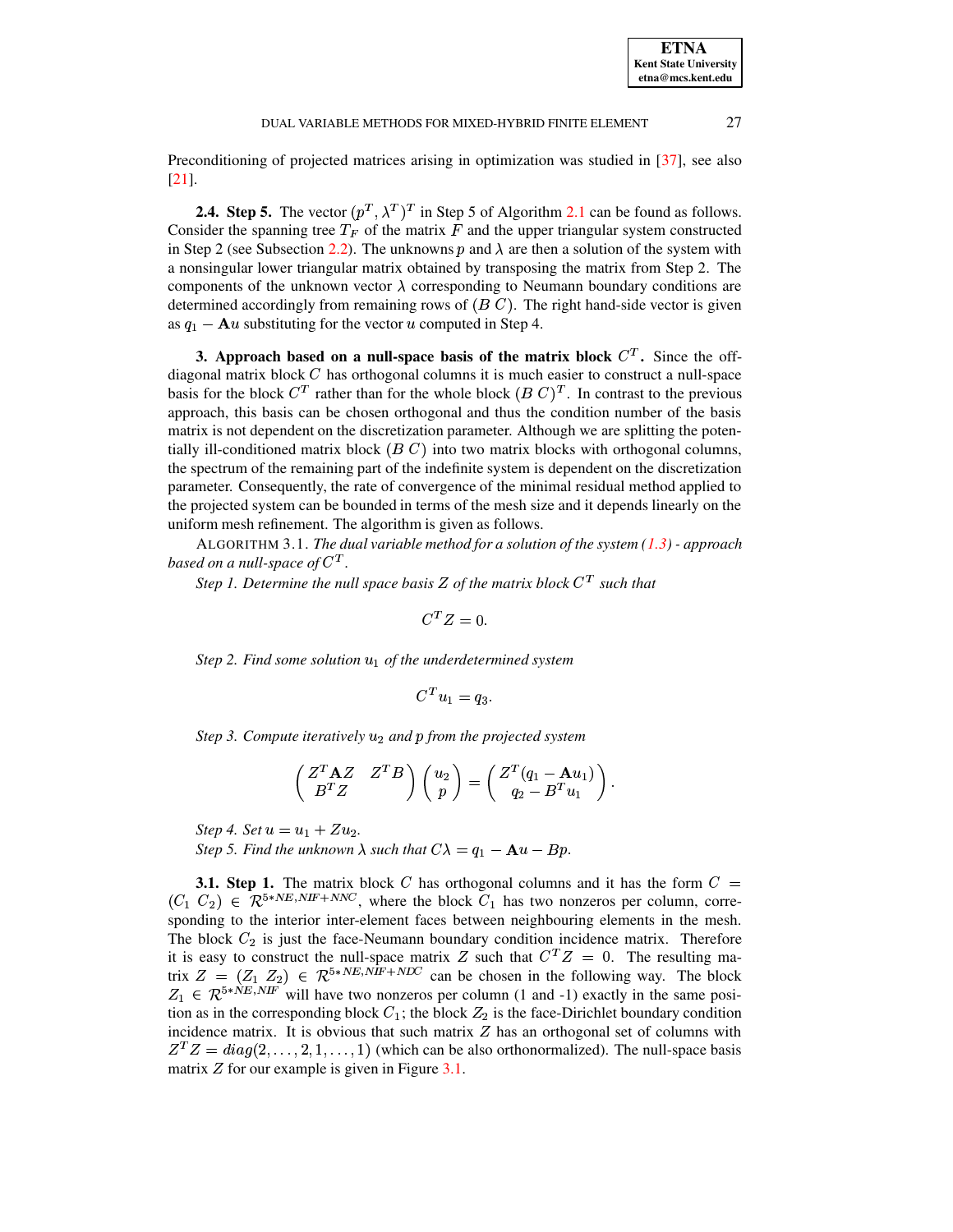

FIG. 3.1. *Null-space basis of the off-diagonal block* ²´ *from our example in Figure [2.1](#page-5-0)*

<span id="page-11-0"></span>**3.2. Step 2.** The matrix block C has one entry per row, so the system  $C^{T}u_1 = q_3$  can be immediately solved by permuting its rows and columns to an upper trapezoidal form. In other words, we immediately get the unknowns that correspond to faces with the Neumann condition, and setting one of the two unknowns that stand for the interior inter-element faces, we can recompute the other. The remaining unknowns corresponding to Dirichlet faces are then set to zero. Another possible approximate solution is the least squares solution  $u_1 =$  $C (C^T C)^{-1} q_3$  which is clearly stable since C is orthogonal up to normalization coefficients  $\sqrt{2}$ .

<span id="page-11-2"></span>**3.3. Step 3.** The projected system from Step 3 is symmetric but indefinite. On the other hand, the null-space basis matrix  $Z$  is orthogonal. Therefore, this approach can be very efficient. The projected system can be written as a result of an orthogonal projection applied to the remaining part of the indefinite system matrix in  $(1.6)$  in the form

<span id="page-11-1"></span>(3.1) 
$$
\begin{pmatrix} Z^T \mathbf{A} Z & Z^T B \ B^T Z & I \end{pmatrix} = \begin{pmatrix} Z^T & I \ I \end{pmatrix} \begin{pmatrix} \mathbf{A} & B \ B^T & I \end{pmatrix} \begin{pmatrix} Z & I \ I \end{pmatrix}.
$$

The structural pattern of the resulting system for our example is depicted in Figure [3.2.](#page-12-0) The projected system  $(3.1)$  is still rather sparse, so its iterative solution may be a reasonable option. Moreover, the expression given by  $(3.1)$  shows that we can implement the matrix-vector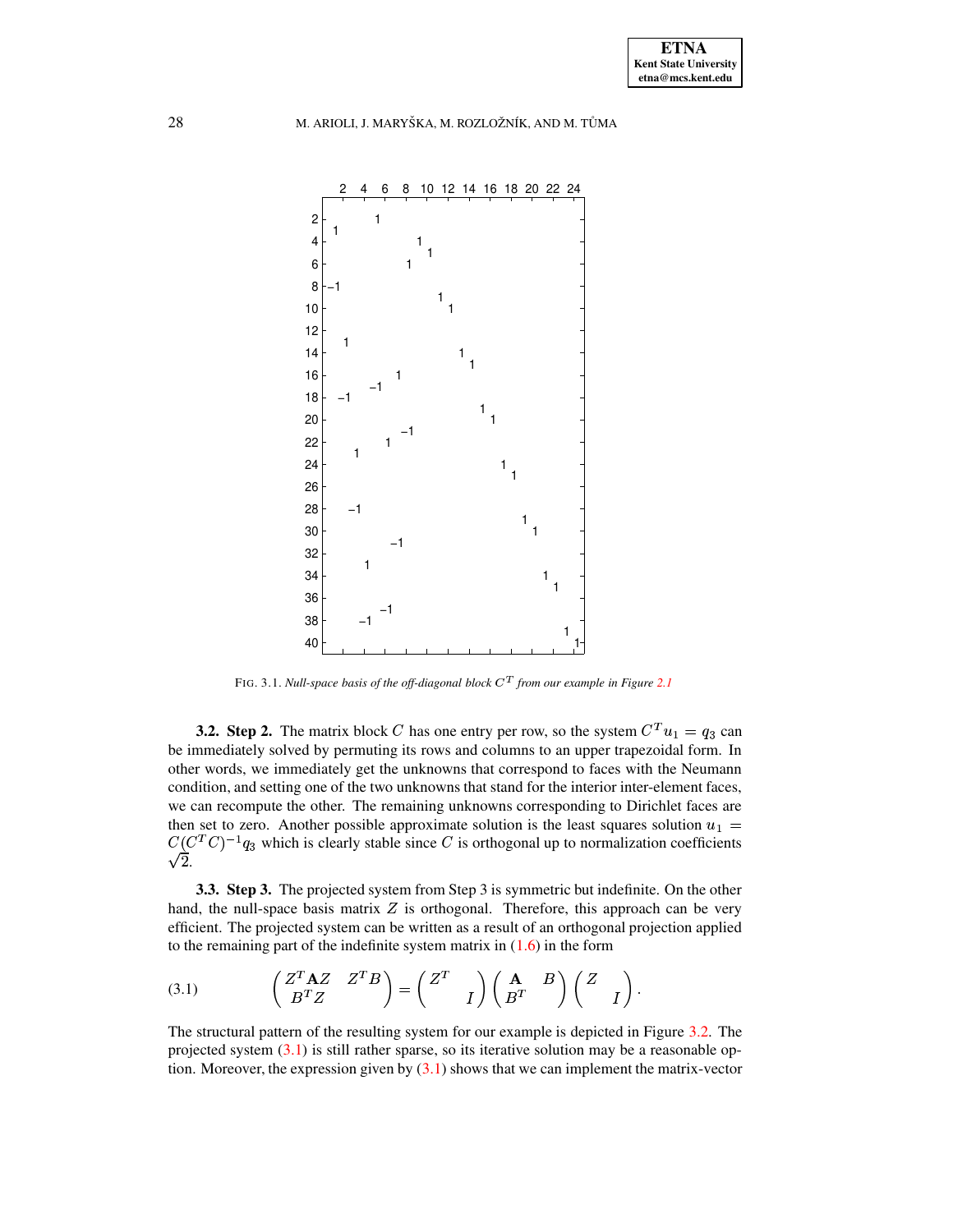

FIG. 3.2. *Structural pattern of the projected matrix [\(3.1\)](#page-11-1) from our simple problem*

<span id="page-12-0"></span>product quite efficiently. The product  $Zv$  is equivalent to a permutation of the vector v. The product  $Z^T w$  can be implemented in parallel because the rows of the matrix  $Z^T$  are structurally orthogonal. Furthermore, the matrix

$$
\begin{pmatrix} \mathbf{A} & B \\ B^T & \end{pmatrix}
$$

can be symetrically permuted in a block diagonal form with diagonal blocks of size 6. Here we consider the conjugate gradient method smoothed by the minimal residual smoothing  $[23]$ . It is well known that the rate of convergence of symmetric iterative methods depends strongly on the eigenvalue distribution of the system matrix  $([45, 23])$  $([45, 23])$  $([45, 23])$  $([45, 23])$  $([45, 23])$ . In the following we analyze the spectrum of the matrix in the projected system  $(3.1)$ .

<span id="page-12-1"></span>LEMMA 3.1. Let *Z* be the null-space basis of the off-diagonal block  $C<sup>T</sup>$  constructed *in Step 1 of Algorithm* [3.1.](#page-10-0) *Then for the spectrum of the projected matrix block*  $Z^T A Z$  *it follows*  $\sigma(Z^T A Z) \subset [c_1, 2c_2]$ .  $(Z^T \mathbf{A} Z) \subset [c_1, 2c_2].$ 

*Proof.* The proof of the lemma is similar to the proof of Lemma [2.4](#page-9-1) provided that  $Z^T Z =$  $diag(2,\ldots,2,1,\ldots,1).$  |

<span id="page-12-2"></span>LEMMA 3.2. Let Z be the null-space basis of the off-diagonal block  $C<sup>T</sup>$  constructed *in Step 1 of Algorithm* [3.1.](#page-10-0) *Then there exist positive constants*  $c_7$  *and*  $c_8$  *such that for the*  $s$ ingular values of the matrix block  $Z^TB$  it follows  $sv(Z^TB)\subset [c_7h,c_8].$ 

*Proof.* Define the graph  $G_B = (V_B, E_B)$  as follows. Let  $V_B = \{0, 1, ..., NE\}$ . Let  $(i, j)$  be an edge in  $E_B$  whenever elements i and j are connected by an interior inter-element face. Furthermore, let  $(0, i) \in E_B$  be an edge for each Dirichlet boundary condition defined on some element  $i$ . Note that there can be more edges between the node  $0$  and some node  $i \neq 0$ . Moreover, introduce the mapping  $d: V_B \to \mathbb{R}$  such that  $d_0 = 0$  and  $\sum_{i \in V_B} \phi_i$ ode 0 and some node<br>and  $\sum_{i \in V_p} d^2(i) = 1$ and the induced mapping  $w_d : E_B \to \mathbb{R}$  satisfying the formula  $w_d(e) = |d(j) - d(i)|$  for  $e = (i, j) \in E_R$ .

Consider a tree  $T = (V_B, E_T)$  rooted in the node 0 such that  $|E_T| = |V_B| - 1$ . Let k be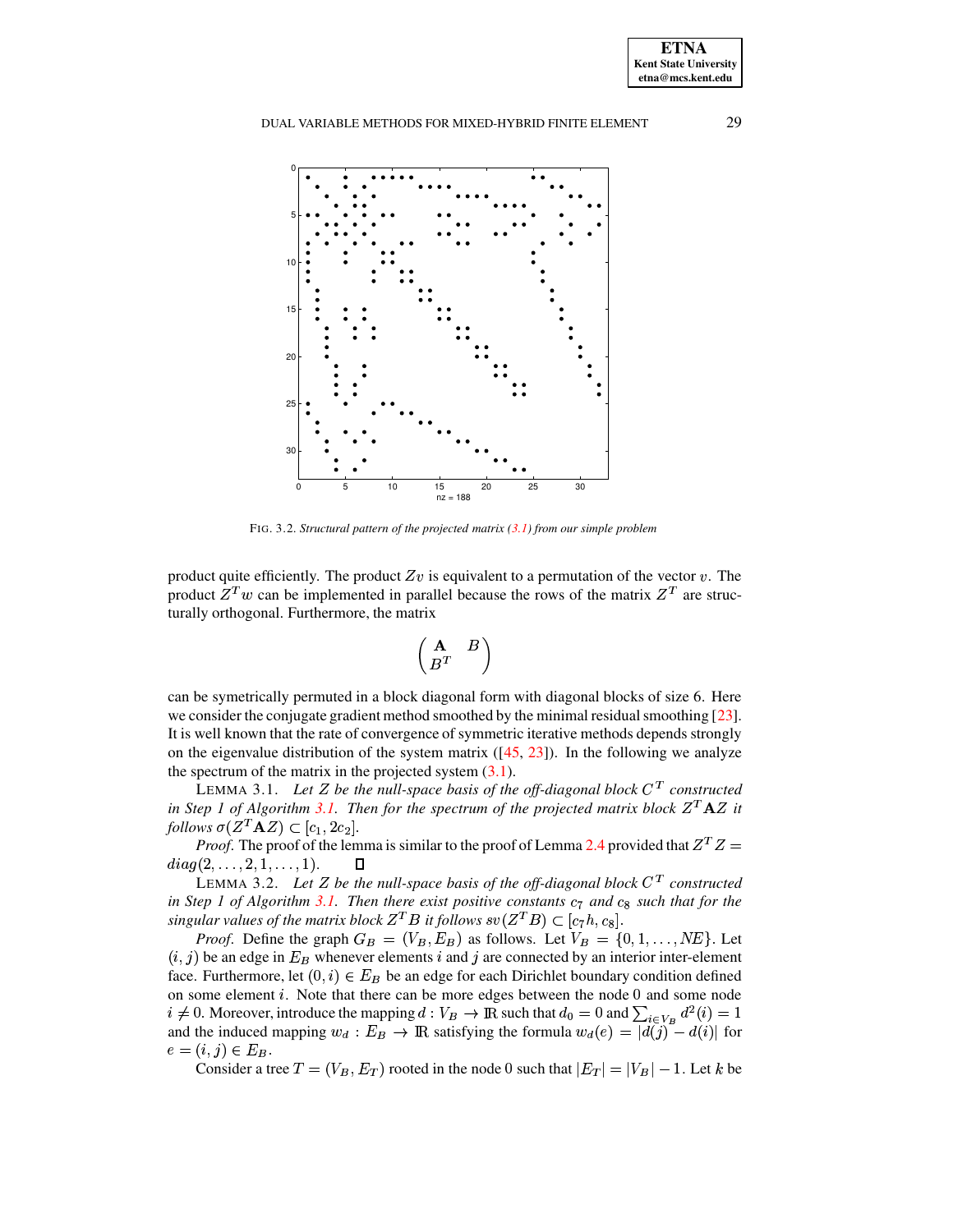its arbitrary node. Using the Schwarz inequality we get

<span id="page-13-0"></span>(3.2) 
$$
d^{2}(k) \leq l(k) \sum_{e \in P(0,k)} w_d^{2}(e),
$$

where  $P(0, k)$  is a unique path between the nodes 0 and k in T (where we do not take into account the orientation of the edges) and  $\ell(k)$  is its length. Summing the inequalities in [\(3.2\)](#page-13-0) for all  $k \in V_B$  we get

$$
(3.3) \qquad 1 \le \sum_{k \in V_B} \ell(k) \sum_{e \in P(0,k)} w_d^2(e) \le \ell_{max}^2 \sum_{e \in E_T} w_d^2(e) \le \ell_{max}^2 \sum_{e \in E_B} w_d^2(e),
$$

where  $\ell_{max}$  is the length of the path of maximum length from the node 0 to some node  $i \in V_B$ . This implies that

<span id="page-13-1"></span>(3.4) 
$$
\sum_{e \in E_B} w_d^2(e) \ge \ell_{max}^{-2}.
$$

Consider now the matrix  $Z^T B \in \mathbb{R}^{NIF + NIC,NE}$ . Its rows correspond to Dirichlet boundary conditions and interior inter-element faces. There is only one nonzero in the rows corresponding to Dirichlet boundary conditions (either  $+1$  or  $-1$ ) placed in the column of the element where this condition is imposed. In the rows which correspond to the interior faces, there are exactly two nonzeros, equal to  $+1$  and  $-1$ , respectively. Consider a vector  $d = (d_0, d_1, \ldots, d_{NE})^T$  such that  $d(0) = 0$ . Clearly, from the definition of  $G_B$  we have

(3.5) 
$$
\sum_{e \in E_B} w_d^2(e) = || (Z^T B) \hat{d} ||^2,
$$

where  $\hat{d} = (d_1, \ldots, d_{NE})^T$ . Consequently, using the Courant-Fischer theorem and [\(3.4\)](#page-13-1) we have

(3.6) 
$$
\sigma_{\min}(Z^T B) = \min_{\|\vec{d}\|_2 = 1} \| (Z^T B) \hat{d} \| \ge \ell_{max}^{-1}.
$$

The uniformly regular mesh refinement provides that  $\ell_{max} = O(NE^{-1/3}) = O(h)$ . Therefore, there is a positive constant  $c_7$  such that

$$
\sigma_{\min}(Z^T B) \ge c_7 h.
$$

Since  $\parallel Z^T B \parallel \leq \parallel Z \parallel \parallel B \parallel \leq \sqrt{2} \cdot$  $\| \parallel B \parallel \leq \sqrt{2} \sqrt{5}$ , the singular values of  $Z^T B$  are bounded by a positive constant  $c_8 = \sqrt{10}$  and this completes the proof.  $\mathbf{\Pi}$ 

LEMMA 3.3. *Let be the null-space basis of the off-diagonal block* <sup>G</sup> *constructed in Step 1 of Algorithm [3.1.](#page-10-0) Then for the spectrum of the projected matrix [\(3.1\)](#page-11-1) it follows*

$$
\sigma\left(\begin{matrix} Z^T \mathbf{A} Z & Z^T B \\ B^T Z & \end{matrix}\right) \subset [\frac{1}{2}(c_1 - \sqrt{c_1^2 + 4c_8^2}), -\frac{c_7^2}{c_2}h^2 + O(h^4)] \cup [c_1, c_2 + \sqrt{c_2^2 + c_8^2}]
$$

*Proof.* The proof of the lemma follows from [\[44\]](#page-22-30), Lemma 2.1 and from the statements of Lemma [3.1](#page-12-1) and Lemma [3.2.](#page-12-2)  $\Box$ 

It is well-known that applying the minimal residual method to the projected system  $(3.1)$ the relative residual norm of the *n*-th approximate solutions  $u_2^n$  and  $p^n$ ,  $n = 0, 1, \ldots$  can be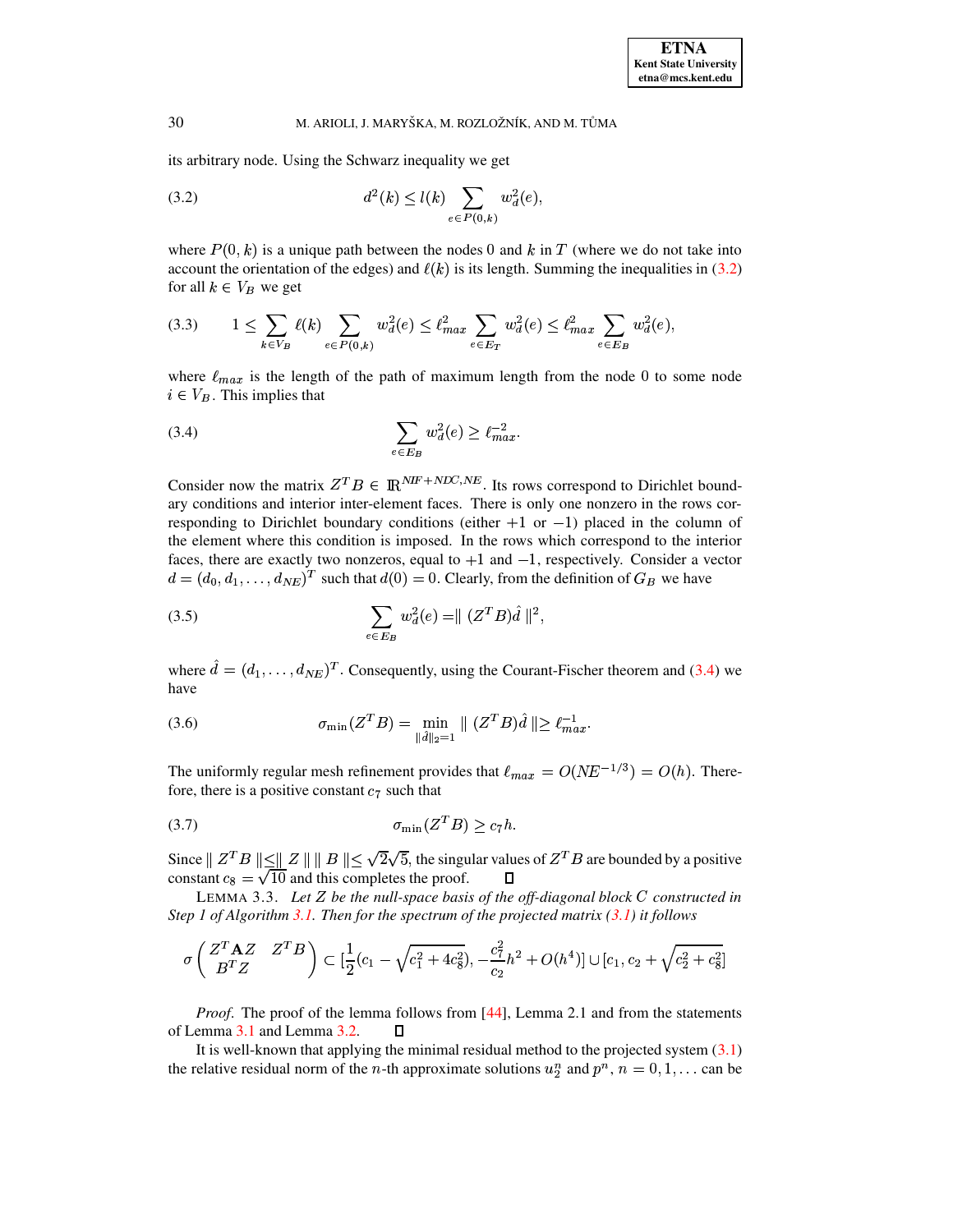**ETNA Kent State University etna@mcs.kent.edu**

# DUAL VARIABLE METHODS FOR MIXED-HYBRID FINITE ELEMENT 31



FIG. 3.3. *Null-space basis of the off-diagonal block*  $Z^T B$  *from our example in Figure* [2.1](#page-5-0)

bounded (see also [\[23,](#page-22-27) pag. 54], [\[52,](#page-23-3) pag. 234]) as follows

<span id="page-14-0"></span>
$$
(3.8)\ \frac{\left\|\left(\begin{matrix}Z^T(q_1 - \mathbf{A}u_1) \\ q_2 - B^T u_1\end{matrix}\right) - \left(\begin{matrix}Z^T \mathbf{A}Z & Z^T B \\ B^T Z\end{matrix}\right)\left(\begin{matrix}u_2^n \\ p^n\end{matrix}\right)\right\|}{\left\|\left(\begin{matrix}Z^T(q_1 - \mathbf{A}u_1) \\ q_2 - B^T u_1\end{matrix}\right) - \left(\begin{matrix}Z^T \mathbf{A}Z & Z^T B \\ B^T Z\end{matrix}\right)\left(\begin{matrix}u_2^0 \\ p^6\end{matrix}\right)\right\|} \leq 2\left(\frac{1 - \sqrt{\frac{bc}{ad}}h}{1 + \sqrt{\frac{bc}{ad}}h}\right)^{[n/2]},
$$

where  $a = 1/2(\sqrt{c_1^2 + 4c_8^2} - c_1)$ ,  $b = c_1$  $\frac{2}{1} + 4c_8^2 - c_1$ ),  $b =$  $\frac{2}{8} - c_1$ ),  $b = c_7^2/c_2$ ,  $c = c_1$  $\frac{2}{7}/c_2$ ,  $c = c_1$  and  $d = c_2 + \sqrt{c_2^2 + c_8^2}$ . From (3.8) v  $\frac{2}{2} + c_8^2$ . From (3.8) <sup>N</sup>  $\frac{2}{8}$ . From [\(3.8\)](#page-14-0) we obtain the bound for the asymptotic convergence factor in the form

$$
\lim_{n\to\infty}\left(\frac{\left\|\left(\frac{Z^T(q_1-\mathbf{A}u_1)}{q_2-B^Tu_1}\right)-\left(\frac{Z^T\mathbf{A}Z}{B^TZ}\right)\left(\frac{u_2^n}{p^n}\right)\right\|}{\left\|\left(\frac{Z^T(q_1-\mathbf{A}u_1)}{q_2-B^Tu_1}\right)-\left(\frac{Z^T\mathbf{A}Z}{B^TZ}\right)\left(\frac{u_2^n}{p^0}\right)\right\|}\right)^{1/n}\leq 1-c_9h+O(h^2).
$$

Clearly, the bounds for the rate of convergence of the minimal residual method applied to the indefinite projected system depend linearly on the discretization parameter  $h$ . Moreover, since we have used, in fact, the assumption on the symmetric spectrum for the projected matrix, this bound may be an overestimate of the actual rate of convergence of the unpreconditioned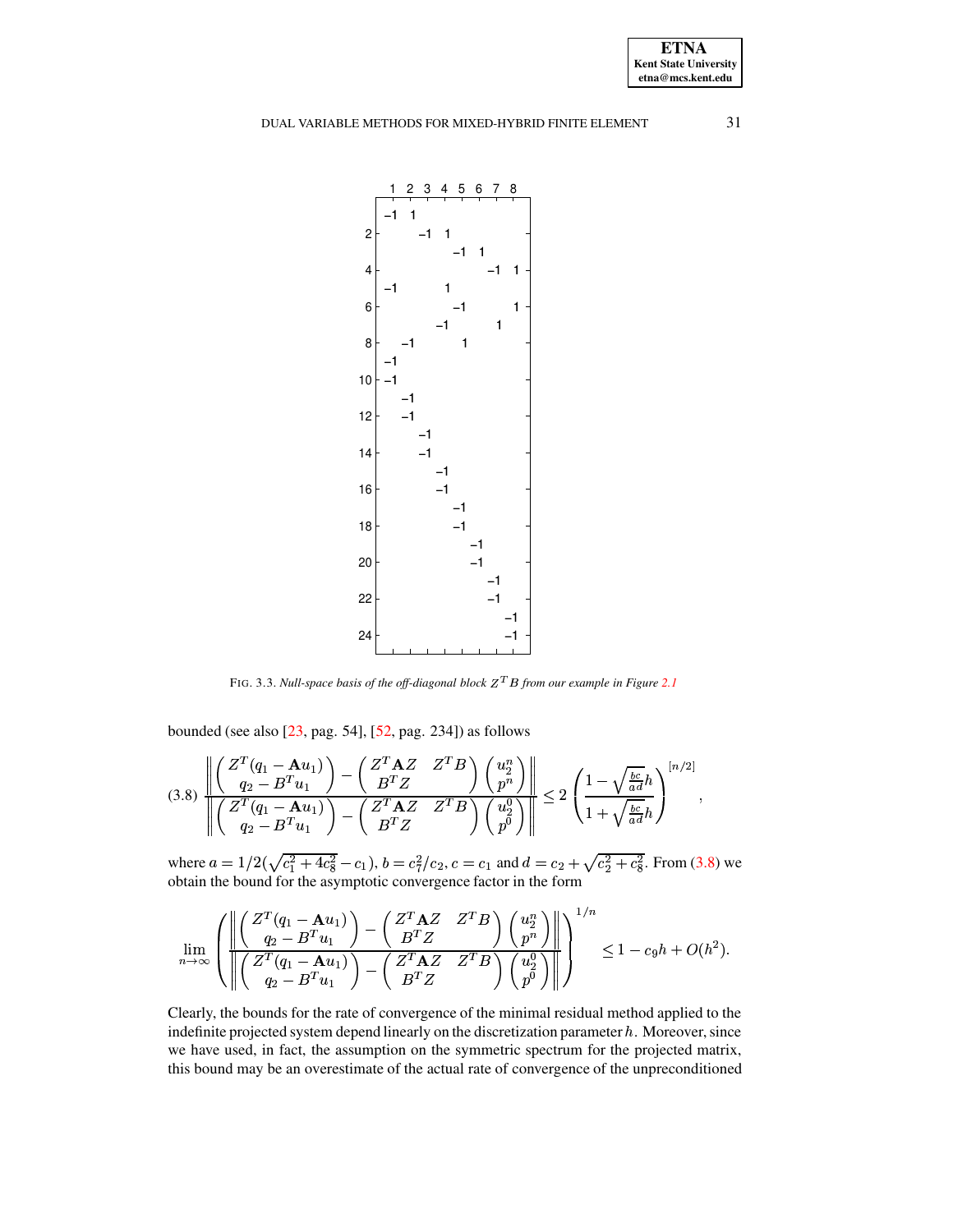#### TABLE 4.1

<span id="page-15-0"></span>*Model potential fluid flow problem on a rectangular domain with a constant tensor of hydraulic permeability. The* quantity NE denotes the number of elements, NIF stands for the number of interior inter-element faces, NDC  $and$  *NNC* denotes the number of Dirichlet and Neumann boundary conditions, respectively. The dimension of the *null-space* of  $(B C)^T$  *is* given as  $NZ1 = 4 * NE - NIF - NNC$  and the dimension of the null-space of  $C^T$  *is*  $given$   $as$   $NZ2 = 5 * NE - NIF - NNC$ .

|      |        | Discretization parameters | Dimension of null-spaces |                  |        |        |  |
|------|--------|---------------------------|--------------------------|------------------|--------|--------|--|
| h    | NE     | NIF                       | $\overline{N\!D\!C}$     | $\overline{NNC}$ | NZ1    | NZ2    |  |
| 1/5  | 250    | 525                       | 100                      | 100              | 375    | 625    |  |
| 1/10 | 2000   | 4600                      | 400                      | 400              | 3000   | 5000   |  |
| 1/15 | 6750   | 15975                     | 900                      | 900              | 10125  | 16875  |  |
| 1/20 | 16000  | 38400                     | 1600                     | 1600             | 24000  | 40000  |  |
| 1/25 | 31250  | 75625                     | 2500                     | 2500             | 46875  | 78125  |  |
| 1/30 | 54000  | 131400                    | 3600                     | 3600             | 81000  | 135000 |  |
| 1/35 | 87750  | 209475                    | 4900                     | 4900             | 138625 | 226375 |  |
| 1/40 | 128000 | 313600                    | 6400                     | 6400             | 192000 | 320000 |  |

minimal residual method  $[52]$ . The preconditioning of the projected matrix  $(3.1)$  can be incorporated as well and many other approaches are possible [\[47\]](#page-22-4), [\[44\]](#page-22-30), [\[51\]](#page-23-4).

**3.4. Step 5.** Since the matrix block <sup>G</sup> has an orthogonal set of columns, the unknown vector  $\lambda$  is given as  $\lambda = D^{-1}C^{T}(q_1 - Au - Bp)$  which is easy to solve owing to the fact that  $D = C^T C = diag(2, \ldots, 2, 1, \ldots, 1)$  is a diagonal matrix.

**4. Numerical experiments.** In this section we give the results from numerical experiments. Two sets of matrices have been considered.

The first set corresponds to a model potential fluid flow problem in a rectangular domain with homogeneous Neumann on the top and bottom and Dirichlet conditions prescribed on the rest of the boundary. The tensor of hydraulic permeability is constant in the whole domain. Uniform prismatic discretization with the varying mesh size  $h$  was used. In Table [4.1,](#page-15-0) we give the values of discretization parameters  $NE = 2/h^3$ , NIF, NNC and NDC for different values of  $h$ . The dimension of the resulting indefinite system matrix [\(1.3\)](#page-1-0) can be computed as  $N = 6 * NE + NIF + NNC$  and the number of columns of the off-diagonal block  $(B C)$ is given by  $NBC = NE + NIF + NNC$ . In Table [4.1](#page-15-0) we report the dimension NZ1 of the null-space of the whole block  $(B C)^T$  and the dimension  $NZ2$  of the null-space of the block  $C<sup>T</sup>$  for all values of mesh size h.

Table [4.2](#page-16-0) reports the inclusion sets of the spectrum of matrix blocks  $A$  and  $(B C)$  as well as of the whole symmetric indefinite matrix from  $(1.3)$ . The extreme singular values of the block (*B C*) (square roots of the extreme eigenvalues of the matrix (*B C*)<sup>*T*</sup>(*B C*)) and the extreme positive and negative eigenvalues of the whole indefinite matrix were approximated by the eigenvalues of the symmetric tridiagonal matrix obtained from 2000 steps of the symmetric Lanczos algorithm [\[20\]](#page-22-31). The eigenvalue computation of the resulting tridiagonal matrix was done using the LAPACK double precision subroutine DSYEV [\[3\]](#page-21-13). The extreme eigenvalues of the diagonal matrix block  $A$  were computed directly by the LAPACK symmetric eigenvalue solver element by element. It is clear from Table [4.2](#page-16-0) that the computed eigenvalues of the block  $\vec{A}$  are in a good agreement with the result [\(1.4\)](#page-1-1) and after scaling  $(1.6)$  the spectrum of the diagonal block **A** becomes independent of  $h$ . Similarly the computed extreme singular values of  $(B C)$  agree well with  $(1.5)$ .

Approaches based on the computation of the null-space basis of the whole off-diagonal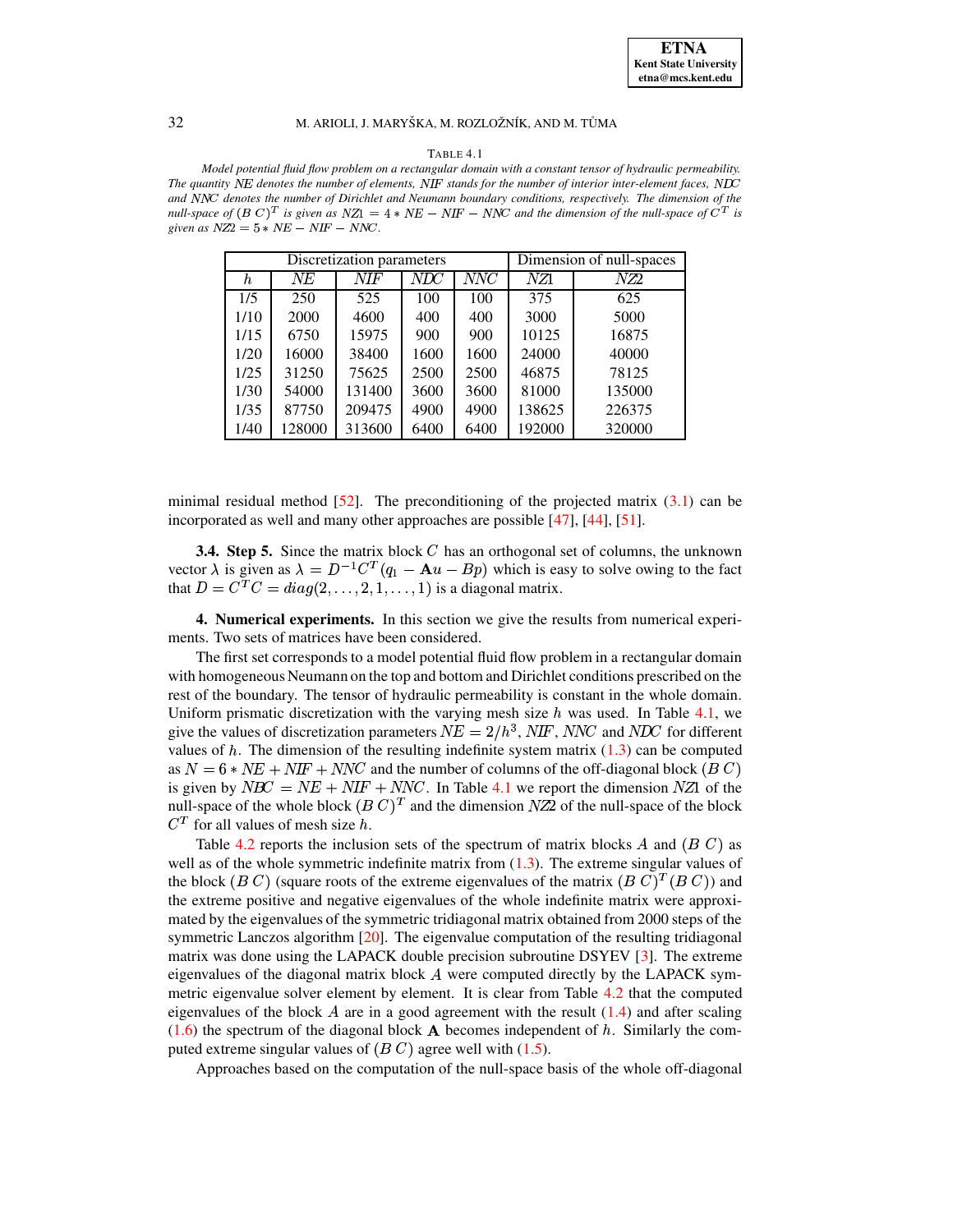### DUAL VARIABLE METHODS FOR MIXED-HYBRID FINITE ELEMENT 33

#### TABLE 4.2

<span id="page-16-0"></span>*Model potential fluid flow problem on a rectangular domain with a constant tensor of hydraulic permeability.* Spectral properties of the matrix blocks and the whole indefinite system for different values of mesh size h. The *extreme eigenvalues and singular values were approximated using the symmetric Lanczos process and subsequent computation of the eigenvalues of resulting tridiagonal form.*

|      |                            | spectrum of matrix blocks | whole indefinite system |                 |  |
|------|----------------------------|---------------------------|-------------------------|-----------------|--|
| h    | spectrum of $\overline{A}$ | s.v. of $(B C)$           | negative part           | positive part   |  |
| 1/5  | [0.0016, 0.01]             | [0.1810, 2.63]            | $[-2.63, -0.1800]$      | [0.00166, 2.63] |  |
| 1/10 | [0.0033, 0.02]             | [0.0927, 2.64]            | $[-2.64, -0.0898]$      | [0.00335, 2.64] |  |
| 1/15 | [0.0050, 0.03]             | [0.0622, 2.64]            | $[-2.64, -0.0354]$      | [0.00509, 2.65] |  |
| 1/20 | [0.0066, 0.04]             | [0.0467, 2.64]            | $[-2.64, -0.0413]$      | [0.00679, 2.65] |  |
| 1/25 | [0.0083, 0.05]             | [0.0374, 2.65]            | $[-2.64, -0.0311]$      | [0.00861, 2.65] |  |
| 1/30 | [0.0099, 0.06]             | [0.0312, 2.65]            | $[-2.64, -0.0241]$      | [0.01040, 2.65] |  |
| 1/35 | [0.0110, 0.07]             | [0.0268, 2.65]            | $[-2.64, -0.0190]$      | [0.01200, 2.65] |  |
| 1/40 | [0.0130, 0.08]             | [0.0234, 2.65]            | $[-2.64, -0.0152]$      | [0.01360, 2.65] |  |

block  $(B\,C)^T$  are discussed first. In Table [4.3,](#page-17-0) we compare the memory requirement (denoted as  $NNZ(Z1)$ ) and the computational cost of constructing the null-space basis and iteration counts for the (smoothed) conjugate gradient method applied to the projected positive defi-nite system in Algorithm [2.1,](#page-3-0) Step 3. For computation of the null space basis  $Z$  (such that  $(B C)^T Z = 0$ ) we use the sparse QR factorization (for details see [\[4\]](#page-21-3)) and the fundamental cycle null space basis. Sparse QR decomposition was computed with the code MA49 from the Harwell Subroutine Library [\[29\]](#page-22-32). Fundamental cycle null space basis is based on the shortest path spanning tree of  $G<sub>S</sub>$ , SDS algorithm from [\[14\]](#page-21-8). In Table [4.3](#page-17-0) we further give the number of nonzero elements (denoted as  $NNZ(QR)$ ) necessary for storing the orthogonal and upper triangular factors of  $(B C)$  and the time of computation in seconds (in brackets). All experiments were performed on the SGI Origin 200 with processor R10000. Our results from Table [4.3](#page-17-0) indicate that the use of sparse QR factorization becomes prohibitive for last two values of h and the ratio  $NNZ(R)/NNZ(QR)$  tends to approach the value 1/2 with the decrease of  $h$ . Note that the number of nonzeros in the fundamental cycle null-space basis  $NNZ(Z1)$  is significantly smaller than the number of nonzeros in the factors Q and R. This is even more pronounced for the computation time. In the iterative part the initial approximation of  $u_2$  was set to zero, the relative residual norm  $\frac{||r_n||}{||r_n||} = 10^{-8}$  was used as the stopping criterion. Only the unpreconditioned case is considered in this case. In the case of the QR approach we included the number of iterations and timing in seconds for two possible approaches using either both factors Q and R (denoted in Table  $4.3$  as QR, see also [\[4\]](#page-21-3)) or solution via seminormal equations  $(SN)$  (for details we refer to  $[40]$ ) which uses only the upper triangular factor R from the QR factorization. The latter then necessarily leads to approximately double cost of matrix-vector multiplications in the iterative solver. For the case of fundamental cycle basis we report the number of iterations and timings when the matrix \_\_\_\_\_\_\_\_  ${}^{T}$ **A** $Z$  is unpreconditioned and kept in factorized form (UN). We have noticed that simple preconditioning strategies like Jacobi (note that the system matrix was initially scaled) or IC (using explicit matrix assembling) do not help to improve the results. It is clear from iteration counts in Table [4.3](#page-17-0) that the number of iterations in the case of the QR factorization remains independent of the mesh size  $h$  while the number iterations in the approach based on the fundamental cycle basis increases more than linearly with  $h$ , which leads to higher timings also in the iterative part of the process.

In Table [4.4](#page-18-0) we compare the approaches based on the null-space basis of the off-diagonal

**ETNA Kent State University etna@mcs.kent.edu**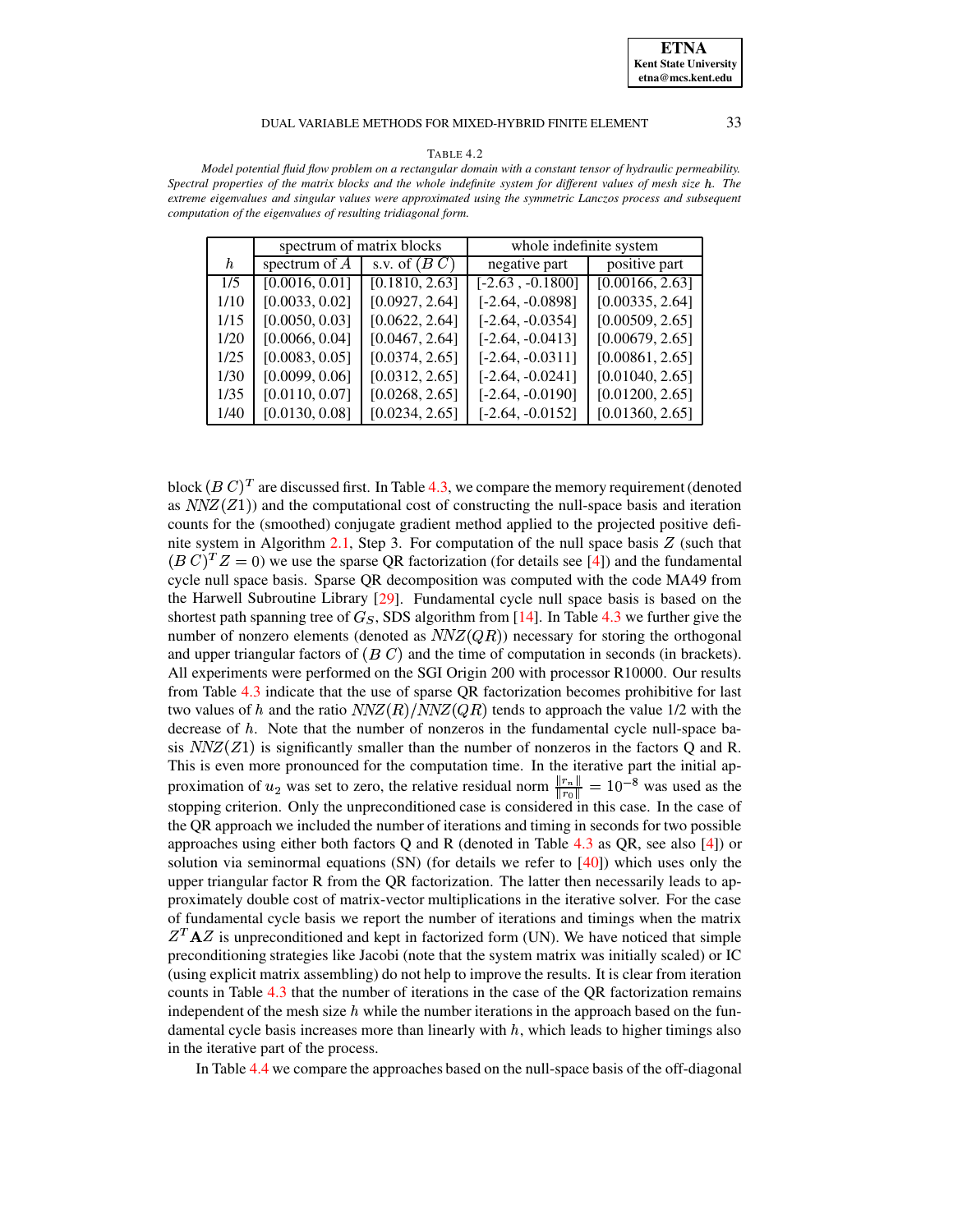#### TABLE 4.3

<span id="page-17-0"></span>*Model potential fluid flow problem on a rectangular domain with a constant tensor of hydraulic permeability. Memory requirements* (the *number* of *nonzero entries*  $NNZ(QR)$  *and*  $NNZ(Z1)$ ) of the approaches using the nullspace basis of the whole block  $(B\ C)^T$ , iteration counts and timings (in brackets for both approaches) of the *conjugate gradient method applied to the projected positive definite system.*

|                  | memory requirements |              | iteration counts |             |              |  |
|------------------|---------------------|--------------|------------------|-------------|--------------|--|
| $\boldsymbol{h}$ | QR approach         | fund. cycles |                  | QR approach | fund. cycles |  |
|                  | NNZ(QR)             | NNZ(Z1)      | QR               | <b>SN</b>   | UN           |  |
| 1/5              | 28360               | 3360         | 22               | 20          | 71           |  |
|                  | $(3e-2)$            | $(7e-3)$     | (0.17)           | (0.44)      | (0.08)       |  |
| 1/10             | 410466              | 47120        | 22               | 21          | 163          |  |
|                  | (0.97)              | (0.07)       | (1.87)           | (4.23)      | (1.57)       |  |
| 1/15             | 1979203             | 226780       | 22               | 21          | 252          |  |
|                  | (9.73)              | (0.30)       | (8.48)           | (17.1)      | (19.9)       |  |
| 1/20             | 7120947             | 697840       | 22               | 21          | 346          |  |
|                  | (59.6)              | (0.93)       | (25.0)           | (48.6)      | (75.9)       |  |
| 1/25             | 18105131            | 1675800      | 22               | 21          | 438          |  |
|                  | (237)               | (2.21)       | (57.2)           | (107)       | (222)        |  |
| 1/30             | 40837823            | 3436160      | 21               | 21          | 523          |  |
|                  | (980)               | (4.60)       | (110)            | (214)       | (510)        |  |
| 1/35             |                     | 6314420      |                  |             | 596          |  |
|                  |                     | (8.64)       |                  |             | (1009)       |  |
| 1/40             |                     | 10706080     |                  |             | 670          |  |
|                  |                     | (14.8)       |                  |             | (1900)       |  |

block  $C<sup>T</sup>$ . The iteration counts and times of the preconditioned conjugate gradient method applied to the projected indefinite system in Algorithm [3.1,](#page-10-0) Step 3 are discussed for positive definite block diagonal preconditioner (IP) and indefinite (constraint) preconditioner (IQ), where the inverses of corresponding matrices are approximated by the incomplete Cholesky decomposition IC(0) (see e.g. numerical experiments in  $[40]$  and references therein). For comparison we also give results for the preconditioner based on the approximate factorization of the indefinite system (NS) developed originally by Nash and Sofer [\[37,](#page-22-28) pag. 52, formula (3.2)]. It is clear from Table [4.4](#page-18-0) that the computed results are in a good agreement with the theoretical result [\(3.8\)](#page-14-0) developed in Section [3.](#page-10-1) Indeed, the number of iterations required for reducing the relative residual norm to  $10^{-8}$  increases linearly with the decrease of h. The results with the IQ and IP preconditioners are reasonably good, better than the results for the NS preconditioner which has, on the other hand, more potential for parallel implementation. We note that the stopping criterion and the level  $10^{-8}$  used throughout the paper leads usually to much higher accuracy of the approximate solution than that required in practice in a finite element method framework. For a thorough discussion we refer to [\[5\]](#page-21-14).

The iterative solution of the projected indefinite system (Algorithm [3.1,](#page-10-0) Step 3) is compared with the approach based on the sparse QR of the off-diagonal block  $B<sup>T</sup>Z$ . We report the memory requirement  $NNZ(QR)$  and the timings for the computation of the factors together with the number of nonzeros in the null-space basis  $Z$  (denoted as  $NNZ(Z2)$  here). We note that since the latter is equal to  $2 * NIF + NDC$  the time for the construction of Z is negligible and it is not included in Table [4.4.](#page-18-0) Similarly to Table [4.3](#page-17-0) in Table [4.4](#page-18-0) we also included iteration counts and times for the iterative part of the QR approach that uses either both Q and R factors (QR) or only the factor R (SN).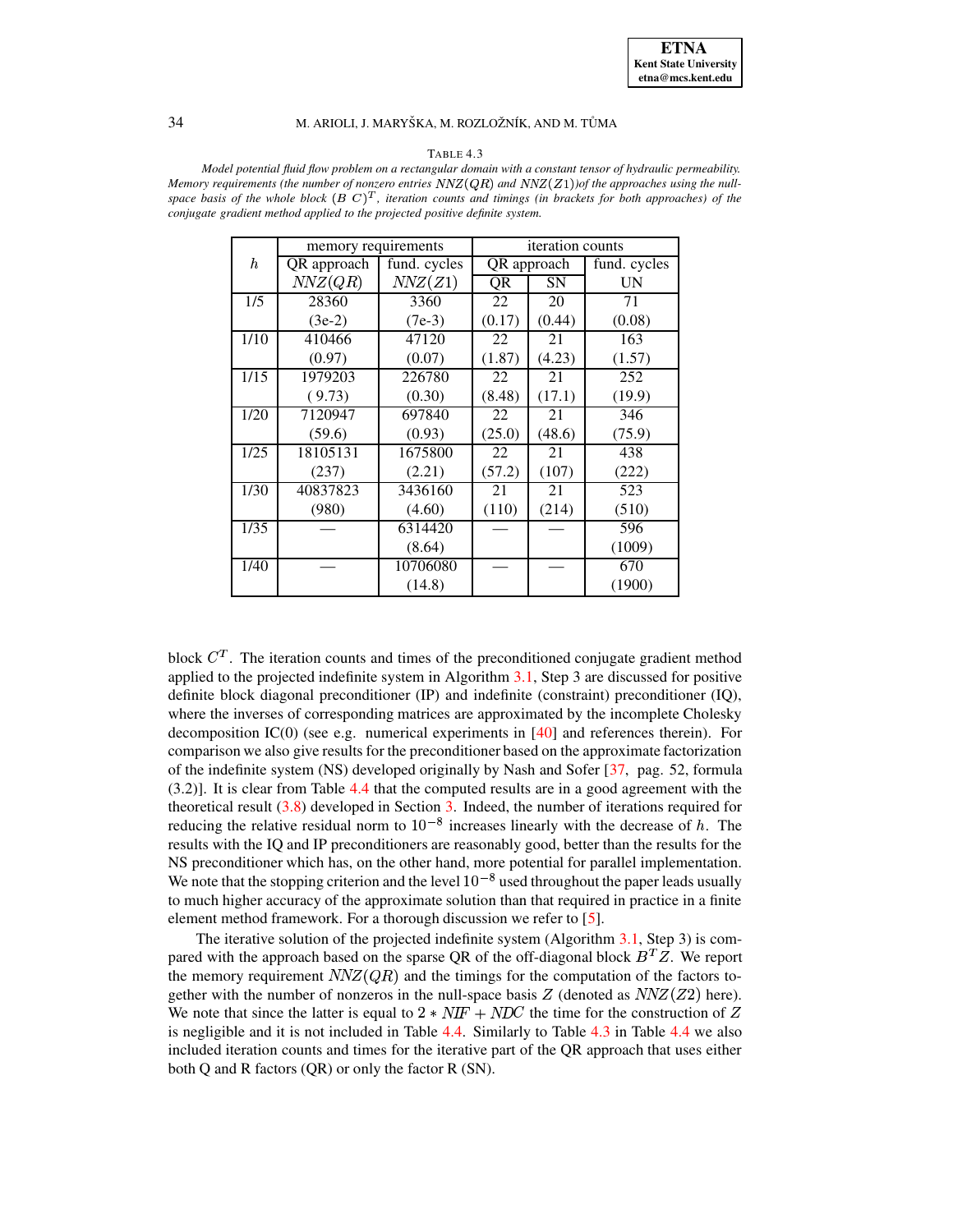### **ETNA Kent State University etna@mcs.kent.edu**

### DUAL VARIABLE METHODS FOR MIXED-HYBRID FINITE ELEMENT 35

#### TABLE 4.4

<span id="page-18-0"></span>*Model potential fluid flow problem on a rectangular domain with a constant tensor of hydraulic permeability.* Number of nonzeros of the projected matrix onto the null-space basis Z of the block  $C<sup>T</sup>$  (see Algorithm [3.1,](#page-10-0) Step 3), *iteration counts and timings of the preconditioned conjugate gradient method applied to the orthogonally projected* indefinite system compared to the memory requirements and iteration counts for the solution of the same system *based on the sparse*  $QR$  *decomposition of its off-diagonal block*  $Z<sup>T</sup>B$ *.* 

|      |         | pure iteration |        |        | sparse QR |        |         |
|------|---------|----------------|--------|--------|-----------|--------|---------|
| h    | NNZ(Z2) | IP             | IQ     | NS     | NNZ(QR)   | QR     | SΝ      |
| 1/5  | 14375   | 62             | 35     | 55     | 20834     | 18     | 14      |
|      |         | (0.05)         | (0.03) | (0.10) | (0.02)    | (0.09) | (0.09)  |
| 1/10 | 123000  | 103            | 64     | 108    | 356267    | 19     | 16      |
|      |         | (0.68)         | (0.48) | (1.60) | (0.35)    | (1.11) | (0.89)  |
| 1/15 | 424125  | 144            | 93     | 160    | 1840670   | 21     | 15      |
|      |         | (5.17)         | (3.79) | (13.6) | (3.14)    | (6.09) | (4.63)  |
| 1/20 | 1016000 | 186            | 118    | 212    | 6322468   | 21     | 15      |
|      |         | (20.2)         | (14.2) | (49.6) | (17.97)   | (18.3) | (14.94) |
| 1/25 | 1996875 | 225            | 145    | 265    | 16661544  | 23     | 15      |
|      |         | (50.8)         | (37.4) | (122)  | (86.6)    | (47.0) | (27.8)  |
| 1/30 | 3465000 | 260            | 174    | 311    | 40669978  | 22     | 15      |
|      |         | (111)          | (84.2) | (268)  | (584)     | (96.7) | (85.5)  |
| 1/35 | 5518625 | 295            | 204    | 362    |           |        |         |
|      |         | (224)          | (173)  | (520)  |           |        |         |
| 1/40 | 8256000 | 331            | 230    | 412    |           |        |         |
|      |         | (383)          | (295)  | (941)  |           |        |         |

The first set of matrices was obtained from a discretization of a model potential fluid flow problem with a constant tensor of permeability in a rectangular domain. Theoretical analysis and numerical experiments for the first set clearly indicate that the conditioning of the positive definite block  $A$  does not dramatically affect the behaviour of the conjugate gradient method used in the iterative part of the whole solution process. In addition, the linear dependence (or independence in the case of the QR approach) in the iteration counts of the conjugate gradient method on mesh size does not represent a serious difficulty in terms of the computational complexity, especially owing to the fact that in the three-dimensional case even large values of mesh size ( $h < 1/40$ ) lead to a rather large problems, so a further decrease of  $h$  would lead to a practically infeasible system anyway. The second set of matrices comes from a real-world application of underground water flow modelling in the area of Stráž pod Ralskem in northern Bohemia. Realistic values of hydraulic permeability lead to the positive definite diagonal block  $A$  with the condition number which may become a dominating factor for the behaviour of the iterative solver applied onto a projected system. This is illustrated in the following experiments. In Table [4.5](#page-19-0) we give a description of the problems together with the inclusion sets for the extreme eigenvalues of  $A$  and extreme singular values of  $(B C)$ computed as for the model problem in Table [4.2.](#page-16-0)

Similarly as before, in Tables [4.6](#page-19-1) and [4.7](#page-20-0) we report the same quantities for the second set of matrices. It follows from Table [4.6](#page-19-1) that also here the memory requirements and the times for computing the (sparse) QR decomposition are substantially larger than in the case of construction of the fundamental cycle null-space basis. For realistic examples, however, the iteration counts and timings for the conjugate gradient method applied on the system with  $Z<sup>T</sup>AZ$  (UN) dramatically increase and for last two examples exceed 9999 iterations. The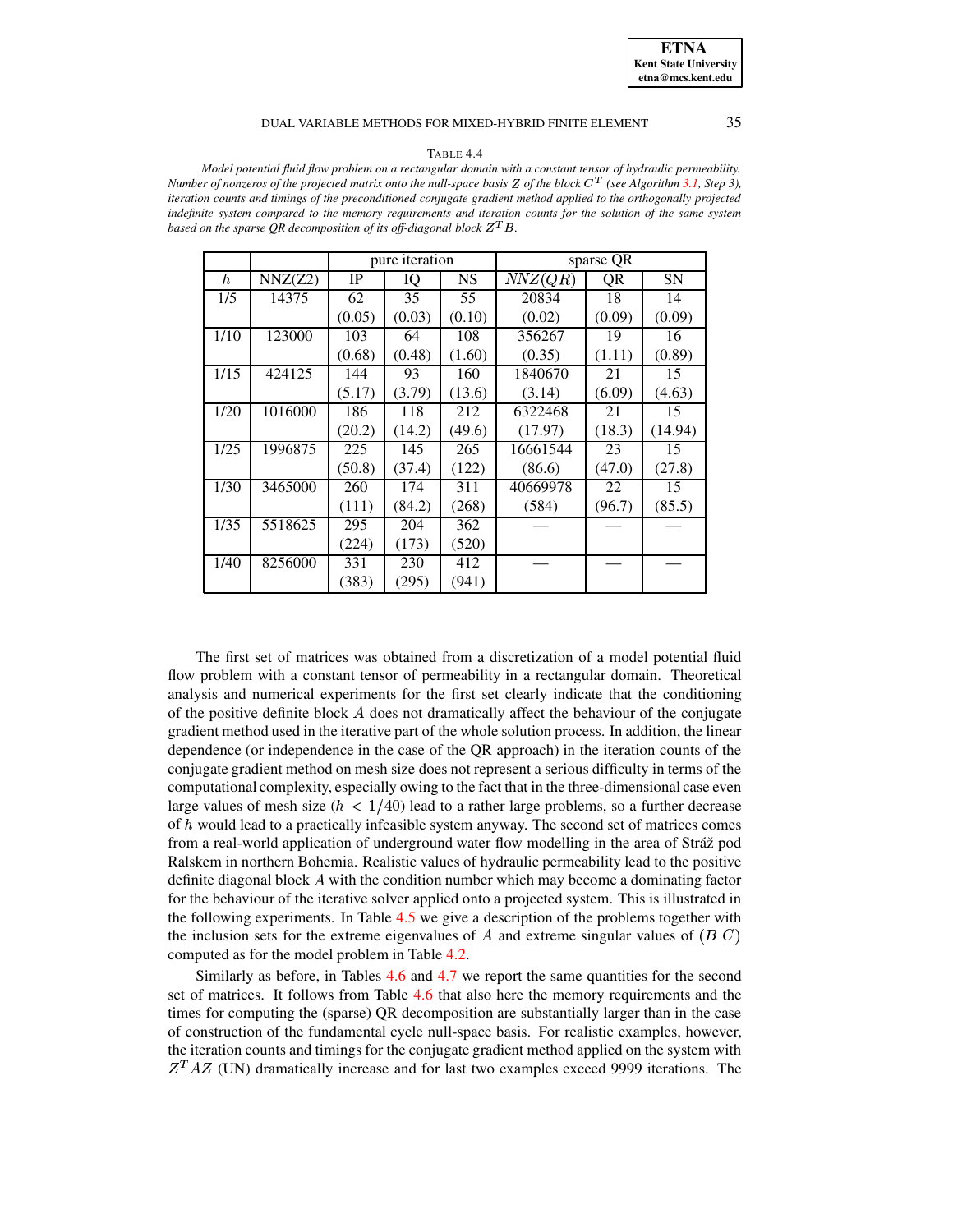#### TABLE 4.5

<span id="page-19-0"></span>*Realistic problems from underground water flow modelling in Stra´zˇ pod Ralskem. The name of the problem, the* number of elements NE and the dimension of the whole indefinite system  $N = 6 * NE + NIF + NNC$ . The spectral properties of the matrix blocks A and  $(B C)$  for all matrices. The extreme eigenvalues and singular *values were approximated using the symmetric Lanczos process and subsequent computation of the eigenvalues of the resulting tridiagonal form*

|          |       | discretization parameters | spectrum of matrix blocks |                             |  |  |
|----------|-------|---------------------------|---------------------------|-----------------------------|--|--|
| name     | NE    | N                         | spectrum of $A$           | s.v. of $(B\ \overline{C})$ |  |  |
| k1san    | 14700 | 126980                    | $[0.21e-4.0.80e2]$        | [0.026, 2.64]               |  |  |
| olesnik0 | 24300 | 210060                    | $[0.74e-4, 0.91e3]$       | [0.020, 2.64]               |  |  |
| dpretok  | 36300 | 313940                    | $[0.77e-3.0.12e5]$        | [0.017, 2.64]               |  |  |
| turon    | 50700 | 438620                    | $[0.19e-4.0.96e2]$        | [0.014, 2.64]               |  |  |

|--|

<span id="page-19-1"></span>*Realistic problems from underground water flow modelling in Stra´zˇ pod Ralskem. Memory requirements of* the approaches using the null-space basis of the whole block  $(B C)$ , iteration counts and timings of the conjugate *gradient method applied to the projected positive definite system.*

|          | memory requirements |              | iteration counts |           |                    |  |
|----------|---------------------|--------------|------------------|-----------|--------------------|--|
| Name     | QR approach         | fund. cycles | QR approach      |           | fund. cycles       |  |
|          | NNZ(QR)             | NNZ(Z1)      | <b>OR</b>        | <b>SN</b> | UN                 |  |
| k1san    | 3674914             | 983640       | 44               | 44        | 2635               |  |
|          | (38.1)              | (0.95)       | (34.4)           | (78.4)    | (703)              |  |
| olesnik0 | 6626296             | 2057880      | 58               | 58        | 4544               |  |
|          | (102)               | (2.03)       | (79.1)           | (181)     | (2397)             |  |
| dpretok  | 10453556            | 3719320      | 37               | 37        | >9999              |  |
|          | (224)               | (3.73)       | (78.6)           | (187)     | $\left($ $\right)$ |  |
| turon    | 15398104            | 6095960      | 36               | 36        | >9999              |  |
|          | (434)               | (6.62)       | (116)            | (265)     |                    |  |

iteration counts and timings for both QR approaches (QR and SN), on the other hand, remain comparable to the results in Table [4.3.](#page-17-0) Iterations counts and timings for the positive definite block-diagonal preconditioner (IP) and indefinite (constraint) preconditioner (IQ) in Table [4.7](#page-20-0) are comparable to results in Table [4.4](#page-18-0) and show that this approach is very efficient even for realistic problems. The Nash-Sofer preconditioning is, however, substantially worse for problems with the dominant tensor of hydraulic permeability. The QR approach applied to the projected indefinite system seems to be a useful approach. Nevertheless, it may fail in some cases.

Finally, we report a comparison of the dual variable approach from Section [3](#page-10-1) with the primal approach based on the construction of the Schur complement matrix, and its subsequent solution by the conjugate gradient method  $[35]$ . Instead of considering the model potential flow problem  $(1.1)$  and  $(1.2)$  in a rectangular domain with a uniform mesh refinement [\[33\]](#page-22-1), [\[34\]](#page-22-2), where the primal approach typically outperforms our null-space based variants, we present results on our real-world problems where realistic values of hydraulic permeability tensor lead to the positive definite diagonal block  $A$  with a large condition number which significantly affects efficiency of iterative solvers applied to systems  $(1.3)$ . In Table [4.8](#page-20-1) we present the number of nonzeros of the corresponding Schur complement matrix, and projected matrix  $(3.1)$ , iteration counts and total time for solving the linear system  $(1.3)$  including time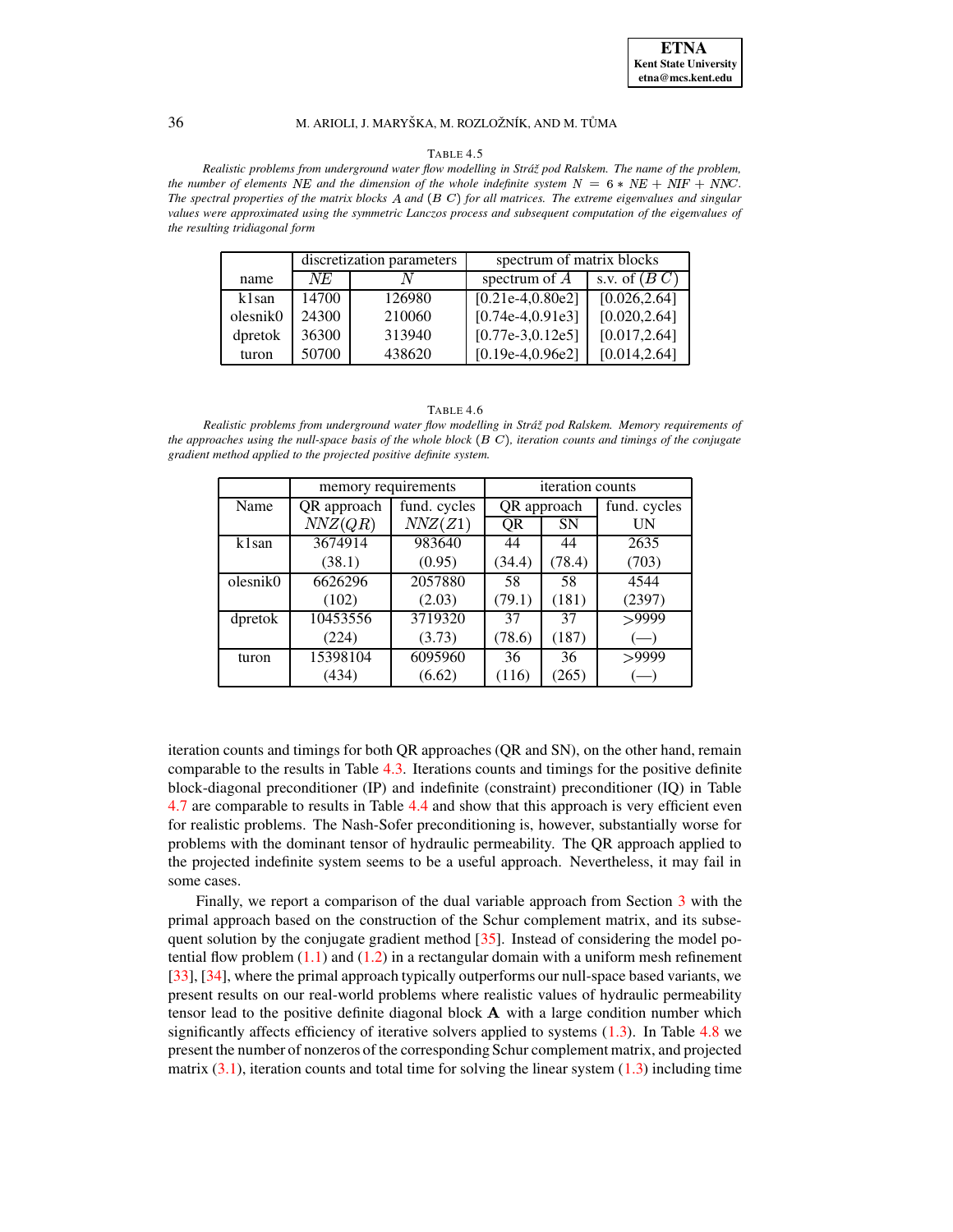### **ETNA Kent State University etna@mcs.kent.edu**

### DUAL VARIABLE METHODS FOR MIXED-HYBRID FINITE ELEMENT 37

### TABLE 4.7

<span id="page-20-0"></span>*Realistic problems from underground water flow modelling in Stra´zˇ pod Ralskem. Number of nonzeros of* the projected matrix onto the null-space basis Z of the block  $C^T$  (see Algorithm [3.1,](#page-10-0) Step 3), iteration counts and *timings of the preconditioned conjugate gradient method applied to the orthogonally projected indefinite system* compared to the memory requirements and iteration counts for the solution of the same system based on the sparse QR decomposition of its off-diagonal block  $Z<sup>T</sup> B$ .

|          |         | pure iteration |        |           | sparse QR            |                                                        |           |
|----------|---------|----------------|--------|-----------|----------------------|--------------------------------------------------------|-----------|
| Name     | NNZ(Z2) | IP             | IQ     | <b>NS</b> | $\overline{NNZ}(QR)$ | QR                                                     | <b>SN</b> |
| k1san    | 862820  | 184            | 76     | 3156      | 3284826              | 93                                                     | 93        |
|          |         | (17.1)         | (7.86) | (629)     | (5.80)               | (51.1)                                                 | (59.1)    |
| olesnik0 | 1426140 | 287            | 103    | 5582      | 6007628              | >9999                                                  | > 9999    |
|          |         | (44.9)         | (18.4) | (1846)    | (13.7)               | $\left( \begin{matrix} - & \cdot \end{matrix} \right)$ | $(-)$     |
| dpretok  | 2130260 | 112            | 51     | 1705      | 9495418              | 23                                                     | 23        |
|          |         | (26.3)         | (14.1) | (865)     | (26.1)               | (35.6)                                                 | (42.3)    |
| turon    | 2975180 | 155            | 80     | 442       | 14426491             | 26                                                     | 26        |
|          |         | (56.0)         | (32.7) | (325)     | (49.6)               | (59.0)                                                 | (72.1)    |

#### TABLE 4.8

<span id="page-20-1"></span>*Real application problems from the underground water flow modelling in Stra´zˇ pod Ralskem. Memory require*ments, iteration counts and total timings of the pure and preconditioned conjugate gradient method applied to the *Schur* complement system with  $\left(\frac{-\mathbf{A}}{A}\right)/A_{11}/B_{22}$  compared to the memory requirements, iteration counts and total timings for the solution of the projected system  $(3.1)$  using the pure and preconditioned MINRES method.

| Matrix   |        | Schur complement approach                             |        | dual variable approach |        |        |
|----------|--------|-------------------------------------------------------|--------|------------------------|--------|--------|
|          | NNZ(S) | unprec                                                | prec   | NNZ(Z2)                | unprec | prec   |
| k1san    | 33880  | 6632                                                  | 221    | 49420                  | 650    | 76     |
|          |        | (244)                                                 | (13.3) |                        | (36.2) | 10.3   |
| olesnik0 | 56160  | > 9999                                                | 925    | 81540                  | 727    | 103    |
|          |        | $\left( \begin{array}{c} \end{array} \right)$         | (92.7) |                        | (65.7) | (20.5) |
| dpretok  | 84040  | > 9999                                                | 407    | 121660                 | 784    | 51     |
|          |        | $\left( \begin{matrix} -1 \\ -1 \end{matrix} \right)$ | (65.9) |                        | (117)  | (22.5) |
| turon    | 117520 | 1843                                                  | 376    | 169780                 | 722    | 80     |
|          |        | (302)                                                 | (91.8) |                        | (161)  | (40.3) |

for all initial transformations and substitutions. Here we considered both unpreconditioned and preconditioned variants. In the preconditioned case we applied IC(0) preconditioning to the Schur complement system, and the indefinite constraint preconditioning  $[21]$ ,  $[32]$ ,  $[43]$  to the indefinite projected system with block inverses approximated by IC(0). The results in Ta-ble [4.8](#page-20-1) show that the dual variable variant based on the null-space basis of  $C<sup>T</sup>$  is significantly faster for the chosen set of real-world problems.

**5. Conclusions.** In this paper we have compared the computational efficiency of several dual methods for the solution of augmented linear systems coming from the mixed-hybrid finite element approximation of the potential fluid flow problem in porous media. We have discussed the approach based on the computation of a null-space basis either of the whole off-diagonal block  $(B C)^T$  or its orthogonal part  $C^T$ . We have shown that although the sparse QR decomposition of the off-diagonal block is prohibitive for large problems in terms of memory requirements for storing the factors, its iterative part is very efficient (although the cost of iteration is rather high) and not dependent on the mesh size. On the other hand, the construction of the fundamental cycle null space basis is very fast, but the iteration counts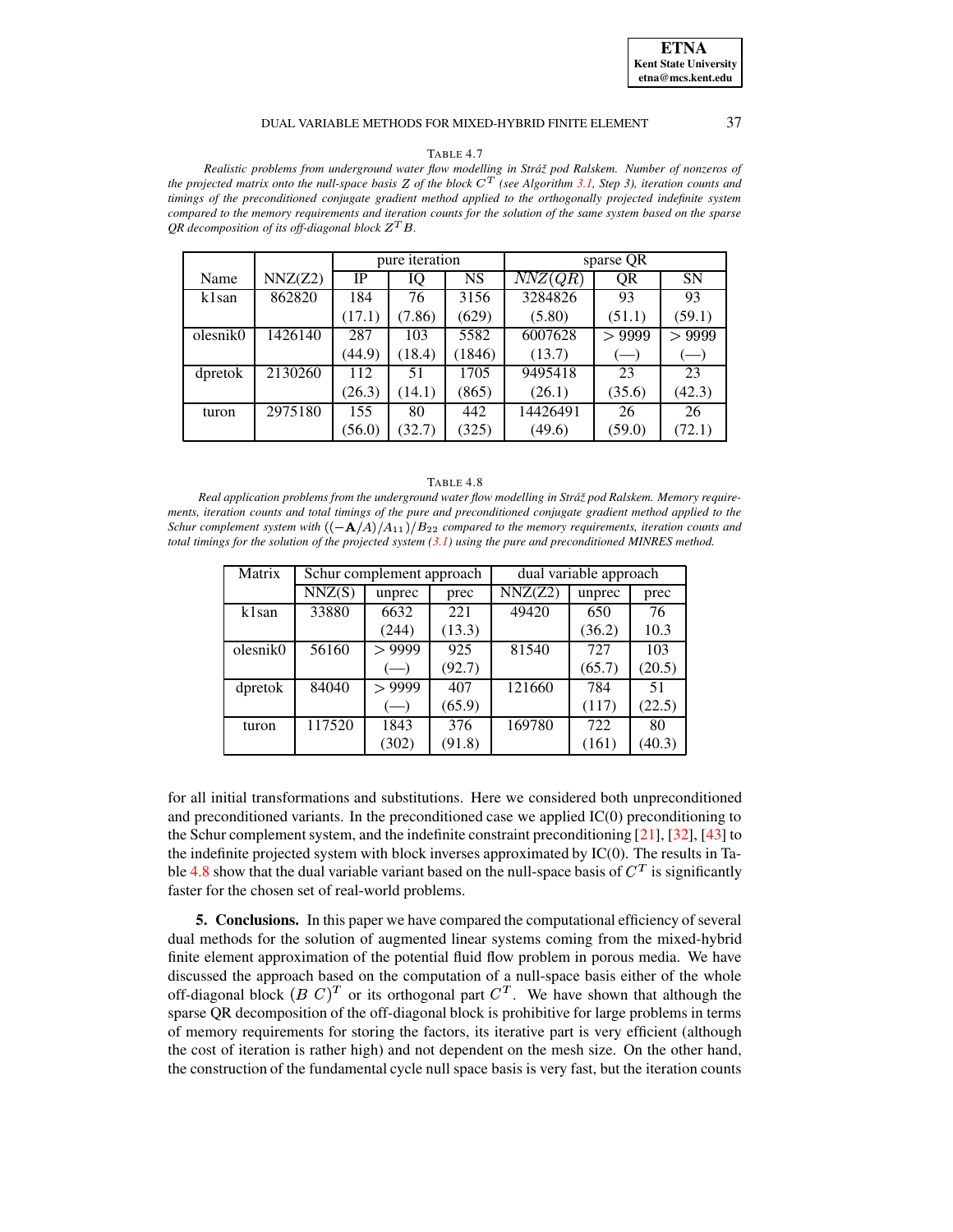are much worse. In addition, since the basis is non-orthogonal the number of iterations in the iterative part is no longer independent of the mesh size and in the case of more difficult tensors of hydraulic permeability may become very large. The cost of iteration is, however, owing to higher sparsity of the basis lower than for the QR approach. Good preconditioning of the projected matrix  $Z^T A Z$  may be of help especially for realistic examples and in general it is an open question. For examples with moderate values of hydraulic permeability it seems useful to keep the projected matrix in factorized form.

The approach based on the null space of the off-diagonal block  $C<sup>T</sup>$  seems to be more efficient both in terms of the memory requirements and computational cost. The null-space basis of  $C<sup>T</sup>$  can be explicitly given and the construction of the resulting projected (mixed) system is cheap. Again, the sparse QR decompostition of  $Z^T B$  (if it is not prohibitive) leads to lower iteration counts and times in the iterative part. Numerical experiments on all examples indicate that the pure iterative solution of the projected and still indefinite system is a very promising approach especially together with some efficient preconditioning techniques like the indefinite (constraint) or block-diagonal positive definite preconditioner. Moreover, following the discussion of Section [3.3,](#page-11-2) we can take advantage of  $(3.1)$  for an efficient parallel implementation of the matrix by vector product.

**Acknowledgement.** Authors would like to thank Marco Manzini for helping us with experiments and useful comments on the implementation of our codes. We are also indebted to the Dept. of Mathematical Modelling in DIAMO, s.e., Stráž pod Ralskem for providing us with realistic numerical examples for the experimental part of this paper.

### REFERENCES

- <span id="page-21-2"></span>[1] F. ALVARADO, *Matrix enlarging methods and their application. Direct methods, linear algebra in optimization, iterative methods* , BIT, 37 (1997), pp. 473–505.
- <span id="page-21-10"></span>[2] R. AMIT, C. HALL, AND T. PORSCHING,*An application of network theory to the solution of implicit Navier-Stokes difference equations*, J. Comp. Phys., 40 (1981), pp. 183–201.
- <span id="page-21-13"></span>[3] E. ANDERSON, Z. BAI, C. BISCHOF, J. DEMMEL, J. DONGARRA, J. D. CROZ, A. GREENBAUM, S. HAM-MARLING, A. MCKENNEY, S. OSTROUCHOV, AND D. SORENSEN, *LAPACK User's Guide*, SIAM, Philadelphia, 1992.
- <span id="page-21-14"></span><span id="page-21-3"></span>[4] M. ARIOLI, *The use of QR factorization in sparse quadratic programming and backward error issues*, SIAM J. Matrix Anal. and Applics., 21 (2000), pp. 825–839.
- [5] , *A stopping criterion for the conjugate gradient algorithm in a finite element method framework*, Numer. Math., 97 (2004), pp. 1–24.
- <span id="page-21-5"></span>[6] M. BENZI AND G. GOLUB, *A preconditioner for generalized saddle point problems*, SIAM Journal Matrix Anal. Appl., 26 (2004), pp. 20–41.
- <span id="page-21-4"></span>[7] L. BERGAMASCHI, S. MANTICA, AND F. SALERI, *Mixed finite element approximation of Darcy's law in porous media*, tech. report, CRS4, Cagliari, Italy, 1994.
- <span id="page-21-0"></span>[8] L. BERGAMASCHI AND M.PUTTI, *Mixed finite elements and Newton-like linearizations for the solution of Richard's equation*, Internat. J. Numer. Methods Engrg., 45 (1999), pp. 1025–1046.
- [9] F. BREZZI AND M. FORTIN, *Mixed and Hybrid Finite Element Methods*, Springer-Verlag, Berlin, 1992.
- <span id="page-21-11"></span><span id="page-21-7"></span>[10] J. BURKARDT, C. HALL, AND T. PORSCHING, *The dual variable method for the solution of compressible fluid flow problems*, SIAM J. Alg. Disc. Meth., 7 (1986), pp. 476–483.
- <span id="page-21-9"></span>[11] A. CASSELL, J. DE C. HENDERSON, AND A. KAVEH, *Cycle bases for the flexibility analysis of structures*, Int. J. Num. Meth. Engng., 8 (1974), pp. 521–528.
- <span id="page-21-12"></span>[12] T. COLEMAN AND A. POTHEN, *The null space problem I. Complexity*, SIAM J. Alg. Disc. Meth., 7 (1986), pp. 527–537.
- <span id="page-21-1"></span>[13] B. F. DE VEUBEKE, *Displacement and equilibrium models in the finite element method, in: Stress Analysis, C. Zienkiewicz, G. Holister, eds.*, Wiley, Chichester, 1965.
- <span id="page-21-8"></span>[14] N. DEO, G. PRABHU, AND M. KRISHNAMOORTHY, *Algorithms for generating fundamental cycles in a graph*, ACM Trans. Math. Software, 8 (1982), pp. 26–42.
- <span id="page-21-6"></span>[15] I. DUFF, N. GOULD, J. REID, J. SCOTT, AND K. TURNER, *Factorization of sparse symmetric indefinite matrices*, IMA J. Numer. Anal., 11 (1991), pp. 181–204.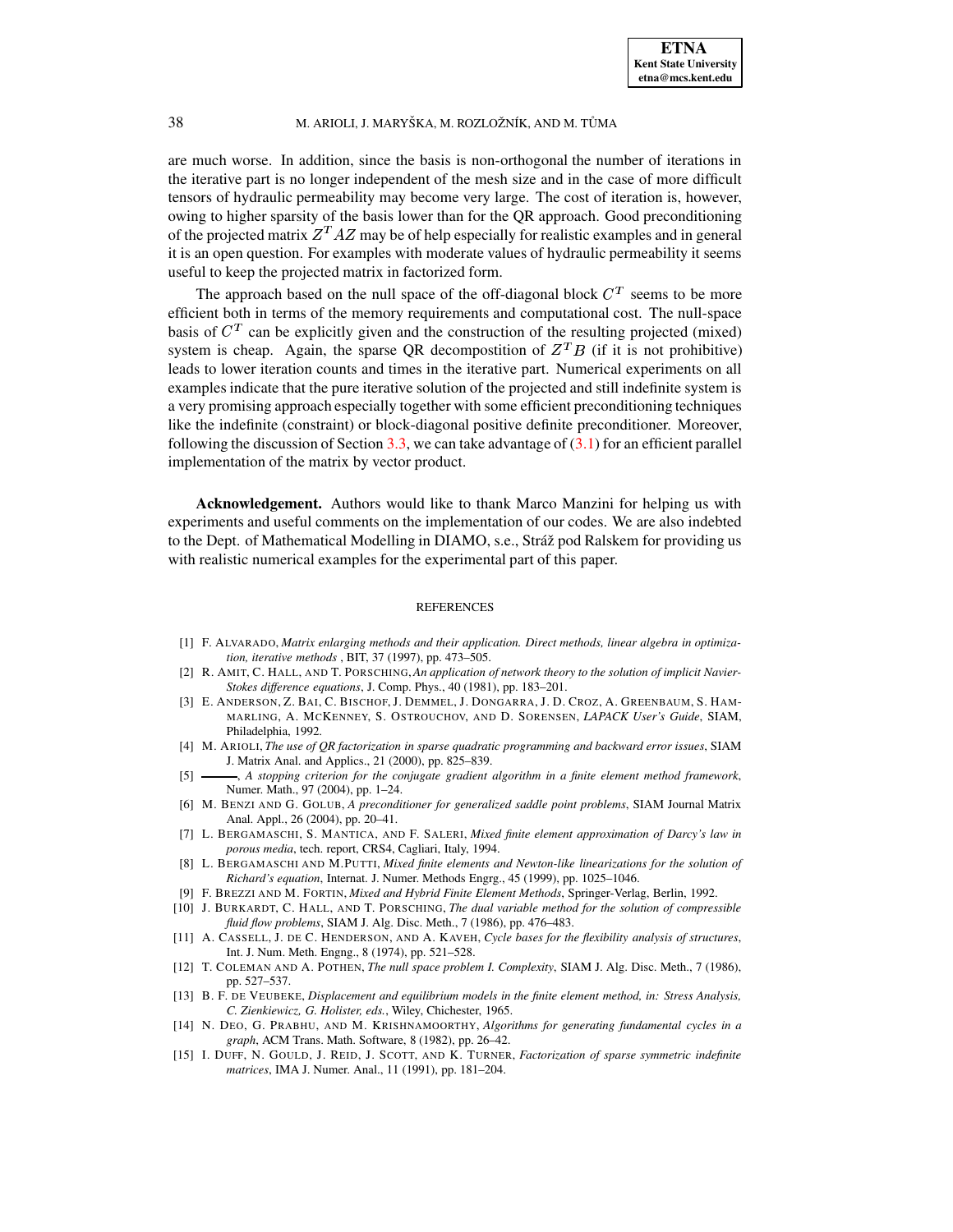#### DUAL VARIABLE METHODS FOR MIXED-HYBRID FINITE ELEMENT 39

- <span id="page-22-11"></span><span id="page-22-7"></span>[16] H. ELMAN, *Multigrid and Krylov subspace methods for the discrete Stokes equations*, Int. J. Numerical Methods in Fluids, 22 (1996), pp. 755–770.
- <span id="page-22-21"></span>[17] H. ELMAN AND G. GOLUB, *Inexact and preconditioned Uzawa algorithms for saddle point problems*, SIAM J. Numer. Anal., 31 (1994), pp. 1645–1661.
- [18] M. GAREY AND D. JOHNSON, *Computers and Intractability: A Guide to the Theory of NP-Completeness:A Series of Books in the Mathematical Sciences.*, W. H. Freeman and Co., San Francisco, Calif., 1979.
- <span id="page-22-22"></span>[19] N. GIBBS, W. P. JR., AND P. STOCKMEYER,*An algorithm for reducing the bandwidth and profile of a sparse matrix*, SIAM J. Numer. Anal., 13 (1976), pp. 236–250.
- <span id="page-22-31"></span>[20] G. GOLUB AND C. VAN LOAN, *Matrix Computations*, The Johns Hopkins University Press, Baltimore, 3 ed., 1996.
- <span id="page-22-29"></span>[21] N. GOULD, M. HRIBAR, AND J. NOCEDAL, *On the solution of equality constrained quadratic programming problems arising in optimization*, SIAM J. Sci. Comput., 23 (2001), pp. 1375–1394.
- <span id="page-22-27"></span><span id="page-22-3"></span>[22] J. GRCAR, *Matrix stretching for linear equations*, Tech. Report Technical Report SAND90-8723, Sandia National Laboratories, 1990.
- <span id="page-22-15"></span>[23] A. GREENBAUM, *Iterative Methods for Solving Linear Systems*, SIAM, Philadelphia, 1997.
- [24] C. HALL, *Numerical solution of Navier-Stokes problems by the dual variable method*, SIAM J. Algebraic Discrete Methods 6 (1985) , pp. 220–236.
- <span id="page-22-16"></span>[25] M. HEATH, R. PLEMMONS, AND R. WARD, *Sparse orthogonal schemes for structural optimization using the force method*, SIAM J. Sci. Stat. Comput., 5 (1984), pp. 514–532.
- <span id="page-22-17"></span>[26] J. HENDERSON AND E. MAUNDER, *A problem in applied topology: on the selection of cycles for the flexibility analysis of skeletal structures*, J. Inst. Maths. Applics., 5 (1969), pp. 254–269.
- <span id="page-22-25"></span>[27] M. HESTENES AND E. STIEFEL, *Method of conjugate gradients for solving linear systems*, J. Res. Nat. Bureau Standards, 49 (1952), pp. 409–435.
- <span id="page-22-14"></span>[28] R. HIPTMAIR AND R. HOPPE, *Multilevel preconditioning for mixed problems in three dimensions*, Numerische Mathematik, 82 (1999), pp. 253–279.
- <span id="page-22-32"></span>[29] HSL, *A collection of Fortran codes for large scale scientific computation*, 2000. http://www.cse.clrc.ac.uk/Activity/HSL.
- <span id="page-22-0"></span>[30] E. KAASSCHIETER AND A. HUIJBEN, *Mixed-hybrid finite elements and streamline computation for the potential flow problem*, Numer. Methods Partial Differential Equations 8 (1992), pp. 221–266.
- <span id="page-22-20"></span>[31] A. KAVEH, *A combinatorial optimization problem: optimal generalized cycle basis*, Comput. Methods Appl. Mech. Engrg., 20 (1984), pp. 983–998.
- <span id="page-22-6"></span>[32] L. LUKSˇ AN AND J. VLCˇ EK, *Indefinitely preconditioned inexact Newton method for large sparse equality constrained non-linear programming problems*, Numer. Linear Algebra with Appl., 5 (1998), pp. 219– 247.
- <span id="page-22-1"></span>[33] J. MARYSˇ KA, M. ROZLOZˇ N´IK, AND M. TU˚ MA, *Mixed-hybrid finite element approximation of the potential fluid flow problem*, J. Comput. Appl. Math., 63 (1995), pp. 383–392.
- <span id="page-22-10"></span><span id="page-22-2"></span>[34] , *The potential fluid flow problem and the convergence rate of the minimal residual method*, Numer. Linear Algebra with Applications, 3 (1996), pp. 525–542.
- [35] , *Schur complement systems in the mixed-hybrid finite element approximation of the potential fluid flow problem*, SIAM J. Sci. Comput., 22 (2000), pp. 704–723.
- <span id="page-22-28"></span><span id="page-22-24"></span>[36] K. G. MURTHY, *Network Programming*, Prentice Hall, Englewood Cliffs, NJ, 1992.
- [37] S. NASH AND A. SOFER, *Preconditioning reduced matrices*, SIAM J. Matrix Anal. Appl., 17 (1996), pp. 47– 68.
- <span id="page-22-12"></span><span id="page-22-8"></span>[38] J. NÉDÉLEC, *Mixed finite elements in*  $\mathbb{R}^3$ , Numerische Mathematik, 35 (1980), pp. 315–341.
- [39] C. C. PAIGE AND M. A. SAUNDERS, *Solution of sparse indefinite systems of linear equations*, SIAM Journal on Numerical Analysis, 12 (1975), pp. 617–629.
- <span id="page-22-5"></span>[40] I. PERUGIA, V. SIMONCINI, AND M. ARIOLI, *Linear algebra methods in a mixed approximation of magnetostatic problems*, SIAM J. Sci. Comput., 21 (1999), pp. 1085–1101.
- <span id="page-22-19"></span>[41] R. PLEMMONS AND R. WHITE, *Substructuring methods for computing the nullspace of equilibrium matrices*, SIAM J. Matrix Anal. Appl., 11 (1990), pp. 1–22.
- <span id="page-22-18"></span>[42] A. POTHEN, *Sparse null basis computations in structural optimization*, Numer. Math., 55 (1989), pp. 501– 519.
- <span id="page-22-9"></span>[43] M. ROZLOZˇ N´IK AND V. SIMONCINI, *Krylov subsapce methods for saddle point problems with indefinite preconditioning*, SIAM J. Math. Anal. Appl., 24 (2002), pp. 368–391.
- <span id="page-22-30"></span>[44] T. RUSTEN AND R. WINTHER, *A preconditioned iterative method for saddle point problems*, SIAM J. Math. Anal. Appl., 13 (1992), pp. 887–904.
- <span id="page-22-23"></span><span id="page-22-13"></span>[45] Y. SAAD, *Iterative Methods for Sparse Linear Systems*, PWS Publishing Company, ITP, 1996.
- [46] R. SCHEICHL, *Iterative solution of saddle-point problems using divergence-free finite elements with applications to groundwater flow*, PhD thesis, University of Bath, Great Britain, 2000.
- <span id="page-22-4"></span>[47] D. SILVESTER AND A. WATHEN, *Fast iterative solution of stabilized Stokes systems, part I: Using simple diagonal preconditioners*, SIAM J. Numer. Anal., 30 (1993), pp. 630–649.
- <span id="page-22-26"></span>[48] E. STIEFEL, *Relaxationsmethoden besterr Strategie zur Losung ¨ linearer Gleichungssysteme*, Commentarii